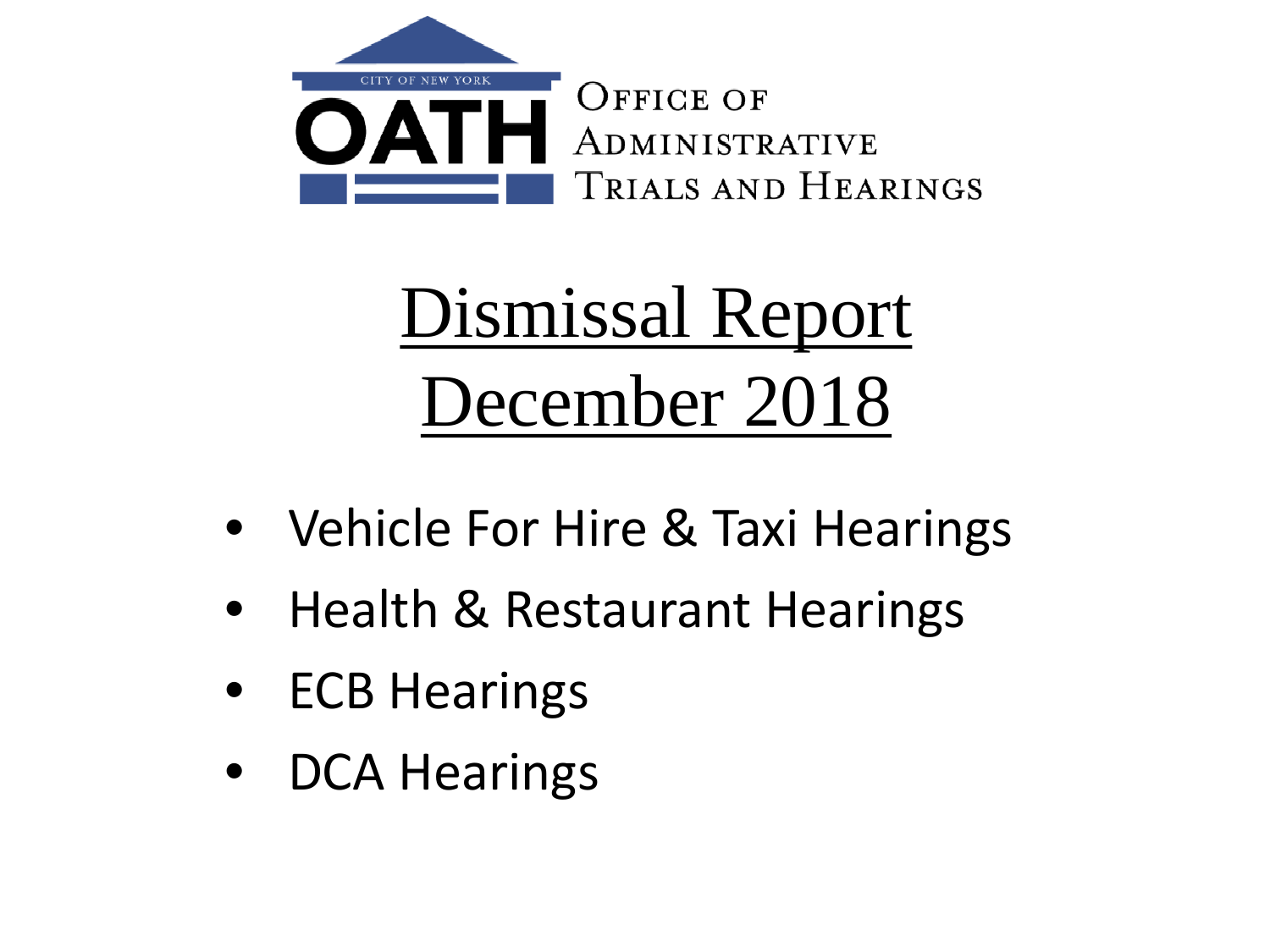

## **FIDEL F. DEL VALLE**

COMMISSIONER & CHIEF ADMINISTRATIVE LAW JUDGE THE CITY OF NEW YORK OFFICE OF ADMINISTRATIVE TRIALS AND HEARINGS

**January 20th , 2019**

- **Pursuant to New York City Local Law No. 64, attached is the Monthly Report Relating to Dismissals of Civil Penalty Violations in the Tribunals within the jurisdiction of OATH for the month of December, 2018.**
- **Please be advised that the numbers for OATH's Health, DCA and Taxi & Limousine Tribunals reflect the number of charges rather than the number of summonses, dismissed. There may be multiple charges on each summons.**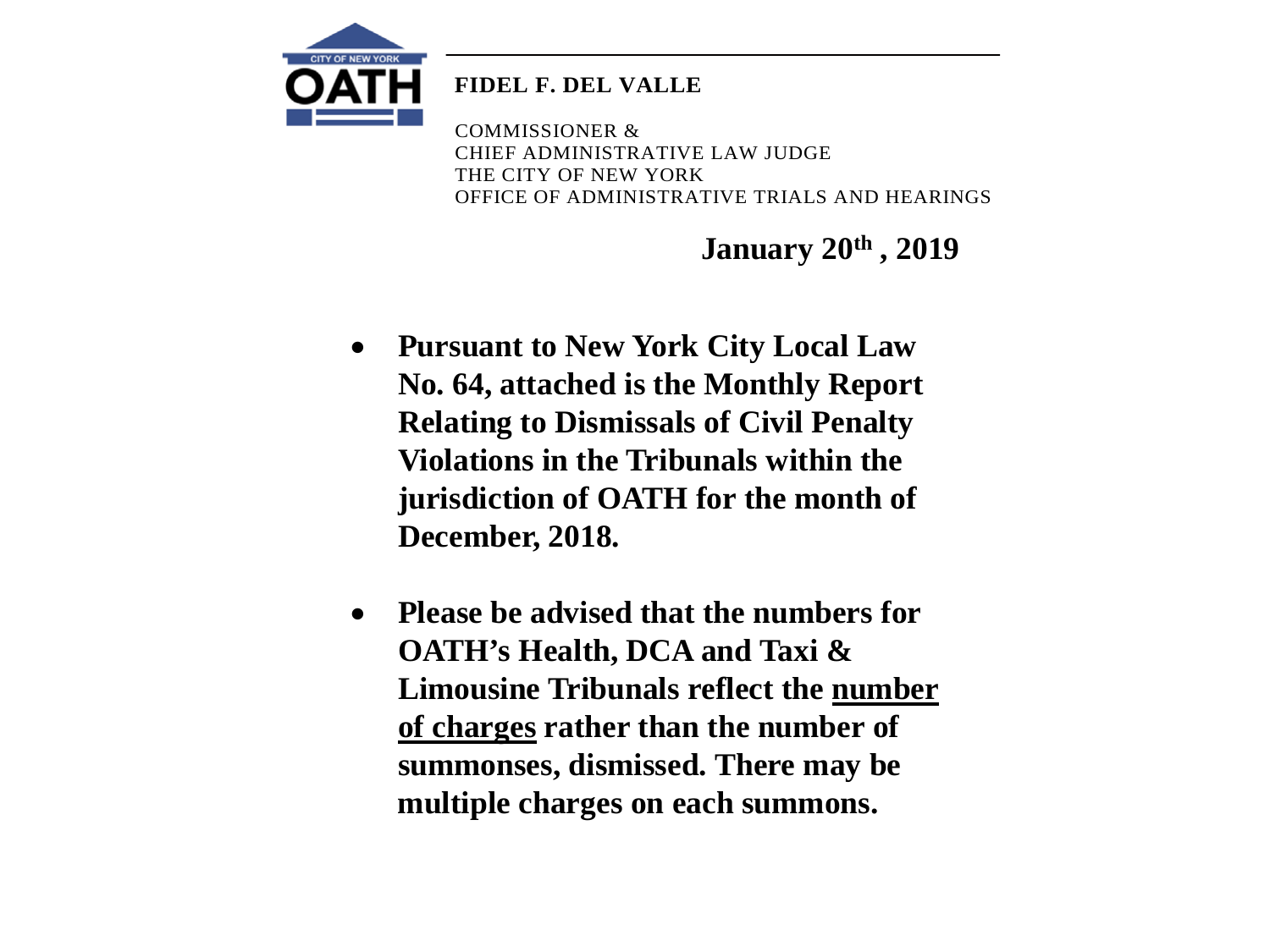#### FY 19 Vehicle for Hire & Taxi Hearings\*

| <b>AGENCY</b>         | <b>Dismissals</b>                    | Jul            | Aug            | <b>Sep</b>     | Oct            | <b>Nov</b>     | <b>Dec</b>     | Jan | Feb | <b>Mar</b> | Apr | <b>May</b> | Jun | <b>Grand Total</b>       |
|-----------------------|--------------------------------------|----------------|----------------|----------------|----------------|----------------|----------------|-----|-----|------------|-----|------------|-----|--------------------------|
| TLC                   | Dismissed No Violation/On the Merits | 361            | 391            | 293            | 311            | 308            | 317            |     |     |            |     |            |     | 1,981                    |
|                       | Dismissed No Jurisdiction            |                | $\overline{3}$ | $\overline{2}$ | $\mathbf{1}$   | 1              | 5              |     |     |            |     |            |     | 12                       |
|                       | <b>Dismissed Defective Service</b>   |                |                |                |                | 1              | $\mathbf{1}$   |     |     |            |     |            |     | $\overline{2}$           |
|                       | Dismissed Defective Summons/charge   | 12             | 8              | 6              | $\overline{7}$ | 5              | 5              |     |     |            |     |            |     | 43                       |
|                       | (defective on its face)              |                |                |                |                |                |                |     |     |            |     |            |     |                          |
|                       | Dismissed - Failure to Prosecute     | 10             | 16             | 11             | 17             | 27             | 8              |     |     |            |     |            |     | 89                       |
|                       | Dismissed - Successfully Disputed    |                | 1              |                |                |                |                |     |     |            |     |            |     | 1                        |
|                       | Ownership                            |                |                |                |                |                |                |     |     |            |     |            |     |                          |
|                       | Dismissed - Wrong Party Named        |                | 5              |                | 6              |                |                |     |     |            |     |            |     | 11                       |
|                       | Dismissed - No Prima Facie Case      | 31             | 31             | 19             | 27             | $\overline{7}$ | 24             |     |     |            |     |            |     | 139                      |
|                       | Withdrawal                           | 19             | 39             | 24             | 28             | 64             | 40             |     |     |            |     |            |     | 214                      |
|                       | Dismissed - Administrative Dismissal |                |                |                |                |                |                |     |     |            |     |            |     |                          |
| <b>TLC</b>            | <b>Total Dismissed</b>               | 433            | 494            | 355            | 397            | 413            | 400            |     |     |            |     |            |     | 2,492                    |
| <b>NYPD</b>           | Dismissed No Violation/On the Merits | 11             | 19             | 10             | 38             | 29             | 18             |     |     |            |     |            |     | 125                      |
|                       | Dismissed No Jurisdiction            |                | 1              |                |                |                |                |     |     |            |     |            |     | 1                        |
|                       | <b>Dismissed Defective Service</b>   |                |                |                |                |                |                |     |     |            |     |            |     |                          |
|                       | Dismissed Defective Summons/charge   | 21             | 17             | 14             | 15             | 13             | $\overline{7}$ |     |     |            |     |            |     | 87                       |
|                       | (defective on its face)              |                |                |                |                |                |                |     |     |            |     |            |     |                          |
|                       | Dismissed - Failure to Prosecute     |                |                |                | $\mathbf{1}$   |                |                |     |     |            |     |            |     | 1                        |
|                       | Dismissed - Successfully Disputed    |                |                |                |                |                |                |     |     |            |     |            |     |                          |
|                       | Ownership                            |                |                |                |                |                |                |     |     |            |     |            |     |                          |
|                       | Dismissed - Wrong Party Named        |                |                |                |                |                |                |     |     |            |     |            |     |                          |
|                       | Dismissed - No Prima Facie Case      | $\overline{7}$ | 6              | 3              | 9              | 3              | 6              |     |     |            |     |            |     | 34                       |
|                       | Withdrawal                           |                |                |                |                |                |                |     |     |            |     |            |     |                          |
|                       | Dismissed - Administrative Dismissal |                |                |                |                |                |                |     |     |            |     |            |     |                          |
| <b>NYPD</b>           | <b>Total Dismissed</b>               | 39             | 43             | 27             | 63             | 45             | 31             |     |     |            |     |            |     | 248                      |
| Port Authority        | Dismissed No Violation/On the Merits | 3              | 1              | 6              | 6              | 6              |                |     |     |            |     |            |     | 22                       |
|                       | Dismissed No Jurisdiction            |                |                |                |                |                |                |     |     |            |     |            |     |                          |
|                       | <b>Dismissed Defective Service</b>   |                |                |                |                |                |                |     |     |            |     |            |     | $\sim$                   |
|                       | Dismissed Defective Summons/charge   |                |                |                |                |                |                |     |     |            |     |            |     |                          |
|                       | (defective on its face)              |                |                |                |                |                |                |     |     |            |     |            |     |                          |
|                       | Dismissed - Failure to Prosecute     |                |                |                |                |                |                |     |     |            |     |            |     |                          |
|                       | Dismissed - Successfully Disputed    |                |                |                |                |                |                |     |     |            |     |            |     |                          |
|                       | Ownership                            |                |                |                |                |                |                |     |     |            |     |            |     |                          |
|                       | Dismissed - Wrong Party Named        |                |                |                |                |                |                |     |     |            |     |            |     | $\overline{\phantom{a}}$ |
|                       | Dismissed - No Prima Facie Case      |                | 4              | $\mathbf{1}$   | 2              | 2              |                |     |     |            |     |            |     | 9                        |
|                       | Withdrawal                           |                |                |                |                |                |                |     |     |            |     |            |     |                          |
|                       | Dismissed - Administrative Dismissal |                |                |                |                |                |                |     |     |            |     |            |     | $\overline{\phantom{a}}$ |
| <b>Port Authority</b> | <b>Total Dismissed</b>               | 3              | 5              | $\overline{7}$ | 8              | 8              |                |     |     |            |     |            |     | 31                       |
| <b>Grand Total</b>    |                                      | 475            | 542            | 389            | 468            | 466            | 431            | ٠   | ٠   |            |     |            |     | 2,771                    |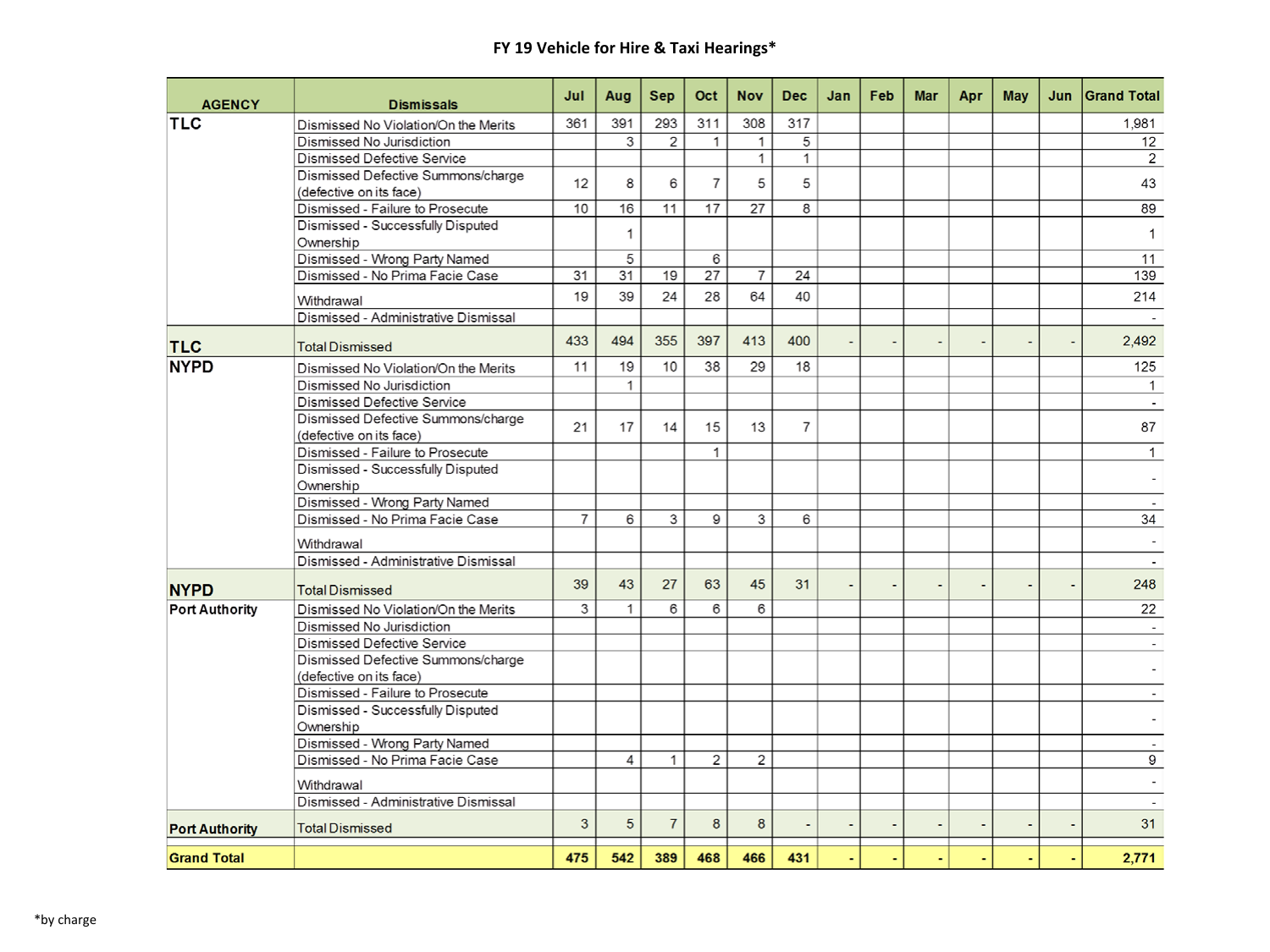| <b>AGENCY</b> | <b>Dismissals</b>                                                      | July  | Aug            | <b>Sep</b> | Oct            | <b>Nov</b> | <b>Dec</b>               | Jan | Feb | <b>Mar</b> | Apr                      | <b>May</b> | Jun            | <b>Grand</b><br><b>Total</b> |
|---------------|------------------------------------------------------------------------|-------|----------------|------------|----------------|------------|--------------------------|-----|-----|------------|--------------------------|------------|----------------|------------------------------|
| DOHMH*        | Dismissed No<br>Violation/On the<br>Merits                             | 2,748 | 2,747          | 2,550      | 3,057          | 2,591      | 2,172                    |     |     |            |                          |            |                | 15,865                       |
|               | Dismissed No<br>Jurisdiction                                           | 15    | 3              | 6          | 24             | 3          | 3                        |     |     |            |                          |            |                | 54                           |
|               | Dismissed<br>Defective Service                                         | 15    | 37             | 10         | 25             | 33         | 11                       |     |     |            |                          |            |                | 131                          |
|               | Dismissed<br>Defective<br>Summons/charge<br>(defective on its<br>face) | 13    | 28             | 28         | 24             | 24         | 6                        |     |     |            |                          |            |                | 123                          |
|               | Dismissed -<br>Failure to<br>Prosecute                                 | 11    |                | 1          | $\overline{c}$ | 8          | $\mathbf 2$              |     |     |            |                          |            |                | 24                           |
|               | Dismissed -<br>Successfully<br>Disputed<br>Ownership                   | 1     | 5              |            | $\sim$         |            |                          |     |     |            |                          |            |                | $6\overline{6}$              |
|               | Dismissed -<br>Wrong Party<br>Named                                    | 10    | 11             | 17         | 13             | 4          | $\overline{c}$           |     |     |            |                          |            |                | 57                           |
|               | Dismissed - No<br>Prima Facie<br>Case                                  | 216   | 256            | 148        | 205            | 212        | 166                      |     |     |            |                          |            |                | 1,203                        |
|               | Withdrawal                                                             | 4     | $\overline{7}$ | 9          | $\mathbf{1}$   | 3          | 5                        |     |     |            |                          |            |                | 29                           |
|               | Dismissed -<br>Administrative<br>Dismissal                             |       |                |            | $\blacksquare$ |            | $\overline{\phantom{a}}$ |     |     |            | $\overline{\phantom{a}}$ |            |                |                              |
|               | <b>Grand Total</b>                                                     | 3,033 | 3,094          | 2,769      | 3,351          | 2,878      | 2,367                    | ٠   | ÷.  | ٠          | ÷                        | ٠          | $\blacksquare$ | 17,492                       |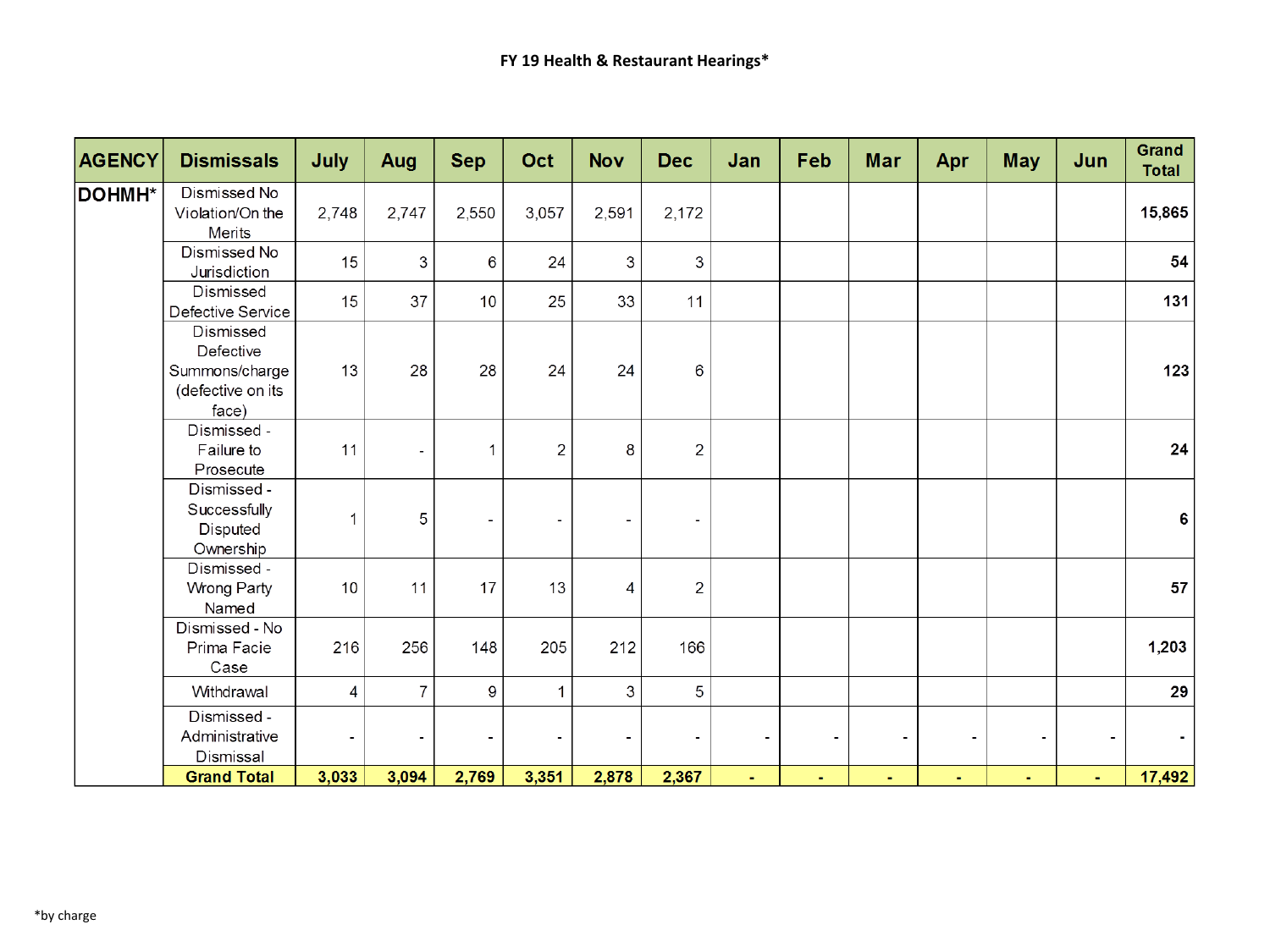| <b>AGENCY</b> | <b>Dismissals</b>                                                      | July | Aug            | <b>Sep</b>     | Oct                      | <b>Nov</b>     | <b>Dec</b>               | Jan            | Feb | Mar    | Apr            | <b>May</b> | Jun    | <b>Grand</b><br><b>Total</b> |
|---------------|------------------------------------------------------------------------|------|----------------|----------------|--------------------------|----------------|--------------------------|----------------|-----|--------|----------------|------------|--------|------------------------------|
| DCA*          | Dismissed No<br>Violation/On the<br>Merits                             | 24   | 39             | 39             | 33                       | 20             | 22                       |                |     |        |                |            |        | 177                          |
|               | Dismissed No<br>Jurisdiction                                           |      | 1              | 1              | $\overline{\phantom{a}}$ | $\overline{a}$ | $\overline{\phantom{a}}$ |                |     |        |                |            |        | $\overline{2}$               |
|               | Dismissed<br>Defective Service                                         |      | 4              | $\overline{2}$ | 1                        | $\blacksquare$ | $\overline{c}$           |                |     |        |                |            |        | 9                            |
|               | Dismissed<br>Defective<br>Summons/charge<br>(defective on its<br>face) | 1    | 1              | 3              | 9                        |                | 1                        |                |     |        |                |            |        | 15                           |
|               | Dismissed -<br>Failure to<br>Prosecute                                 |      | $\blacksquare$ | $\overline{c}$ | $\overline{7}$           |                | 3                        |                |     |        |                |            |        | 12                           |
|               | Dismissed -<br>Successfully<br>Disputed<br>Ownership                   |      |                |                | $\overline{a}$           |                |                          |                |     |        |                |            |        |                              |
|               | Dismissed -<br>Wrong Party<br>Named                                    | 1    |                | 6              | $\overline{\phantom{a}}$ |                | 3                        |                |     |        |                |            |        | 10                           |
|               | Dismissed - No<br>Prima Facie Case                                     |      | $\blacksquare$ |                | 1                        | 1              | $\mathbf 1$              |                |     |        |                |            |        | 3                            |
|               | Withdrawal                                                             | 19   | 28             | 21             | 39                       | 11             | 28                       |                |     |        |                |            |        | 146                          |
|               | Dismissed -<br>Administrative<br>Dismissal                             |      |                |                | $\overline{\phantom{a}}$ |                |                          | -              |     |        |                |            |        |                              |
|               | <b>Grand Total</b>                                                     | 45   | 73             | 74             | 90                       | 32             | 60                       | $\blacksquare$ | ۰   | $\sim$ | $\blacksquare$ | ٠          | $\sim$ | 374                          |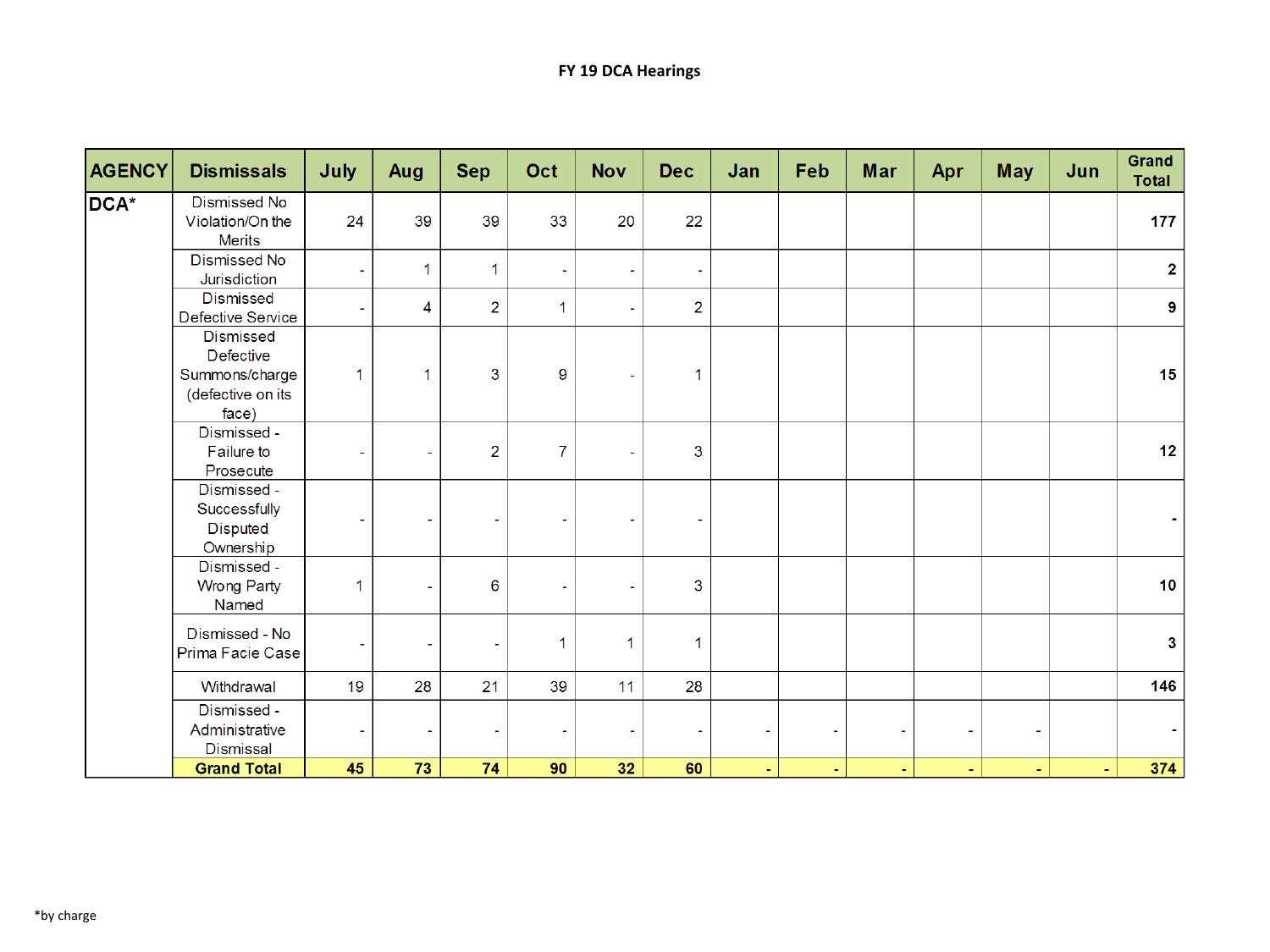| <b>Agency Group</b>           | <b>Issuing Agency</b>               | Dismissal Reason             |                |                | Jul   Aug   Sep                  | Oct            |                  |                          |  |  |  | Nov   Dec   Jan   Feb   Mar   Apr   May   June   Grand Total |
|-------------------------------|-------------------------------------|------------------------------|----------------|----------------|----------------------------------|----------------|------------------|--------------------------|--|--|--|--------------------------------------------------------------|
| <b>BUILDINGS(DOB)</b>         | DOB-DEPT OF BUILDINGS               | ADMIN. DISMISSAL ECB         |                |                | 6<br>$\overline{4}$              |                | 8                | 14                       |  |  |  | 32                                                           |
|                               |                                     | DEFECTIVE NOV                | 29             | 41             | 33                               | 41             | 56               | 76                       |  |  |  | 276                                                          |
|                               |                                     | DEFECTIVE SERVICE            | 73             | 92             | 61                               | 121            | 118              | 147                      |  |  |  | 612                                                          |
|                               |                                     | <b>DISPUTED OWNERSHIP</b>    | 42             | 45             | 37                               | 42             | 32               | 45                       |  |  |  | 243                                                          |
|                               |                                     | <b>IMPROPER PARTY CITED</b>  | 85             | 102            | 70                               | 96             | 91               | 85                       |  |  |  | 529                                                          |
|                               |                                     | NO ECB JURISDICTION          | $\overline{2}$ | $\overline{1}$ |                                  | $\overline{2}$ |                  | $\overline{\phantom{a}}$ |  |  |  | -7                                                           |
|                               |                                     | NO VIOL. DISMISS ON MERITS   | 616            | 644            | 506                              | 677            | 664              | 703                      |  |  |  | 3810                                                         |
|                               |                                     |                              |                |                |                                  |                |                  |                          |  |  |  |                                                              |
|                               |                                     | PROSECUTION WITHDRAWN        | 130            | 151            | 239                              | 120            | 163              | 107                      |  |  |  | 910                                                          |
|                               |                                     | UNASSIGNED REASON            | $\overline{2}$ |                | 9                                | $\Delta$       | $\overline{2}$   | $\overline{1}$           |  |  |  | 18                                                           |
|                               |                                     | WORK DONE BY PREV. OWNER     | 54             | 51             | 40                               | 45             | 37               | 28                       |  |  |  | 255                                                          |
|                               |                                     | <b>DATA CORRECTION</b>       | $\overline{2}$ | 11             | $\,$ 8                           | 18             | 19               | 28                       |  |  |  | 86                                                           |
|                               |                                     | <b>FAILURE TO PROSECUTE</b>  | $\mathbf{2}$   | 3              | 3                                | $\Delta$       | 8                | $\vert$ 3                |  |  |  | 23                                                           |
|                               |                                     | NO PRIMA FACIA CASE          | 29             | 66             | 30 <sup>1</sup>                  | 58             | 77               | 69                       |  |  |  | 329                                                          |
|                               |                                     | WITHDRAWAL AFTER ADJUDICATE  | 5              | 10             | $\overline{7}$                   | 8              | 5                | 8                        |  |  |  | 43                                                           |
|                               |                                     | <b>INTEREST OF JUSTICE</b>   |                | $\overline{1}$ |                                  |                |                  |                          |  |  |  | $\overline{1}$                                               |
|                               | <b>DOB-DEPT OF BUILDINGS Total</b>  |                              | $1071$         |                | 1224 1047                        | 1236           |                  | 1280 1316                |  |  |  | 7174                                                         |
|                               | 810-DEPT OF BUILDINGS 810           | ADMIN. DISMISSAL ECB         |                |                |                                  |                | $\mathbf{1}$     |                          |  |  |  |                                                              |
|                               |                                     |                              |                |                |                                  |                |                  |                          |  |  |  |                                                              |
|                               |                                     | <b>IMPROPER PARTY CITED</b>  |                |                |                                  |                |                  |                          |  |  |  |                                                              |
|                               |                                     | <b>DEFECTIVE NOV</b>         |                |                |                                  |                |                  |                          |  |  |  |                                                              |
|                               |                                     | DEFECTIVE SERVICE            |                |                |                                  |                |                  |                          |  |  |  |                                                              |
|                               |                                     | NO VIOL. DISMISS ON MERITS   |                |                | $\overline{2}$                   | $\overline{2}$ |                  | $\mathbf{2}$             |  |  |  | 6                                                            |
|                               |                                     | NO PRIMA FACIA CASE          |                |                | $\vert$ 1<br>$\overline{1}$      |                |                  | $\overline{1}$           |  |  |  | $\mathbf{3}$                                                 |
|                               | 810-DEPT OF BUILDINGS 810 Total     |                              |                | 3              | 1                                |                |                  | 3                        |  |  |  | 11                                                           |
| <b>BUILDINGS(DOB) Total</b>   |                                     |                              | $1071$         |                | 1227 1048                        | 1239           |                  | 1281 1319                |  |  |  | 7185                                                         |
| ENVIRONMENTAL PROTECTION(DEP) | 824-DEP - IWC                       | ADMIN. DISMISSAL ECB         | $\overline{1}$ |                |                                  |                |                  |                          |  |  |  |                                                              |
|                               |                                     | DEFECTIVE NOV                |                |                | $\overline{4}$                   | 8              | $\overline{2}$   |                          |  |  |  | 15                                                           |
|                               |                                     | DEFECTIVE SERVICE            | $\mathbf{2}$   |                |                                  | $\overline{1}$ |                  |                          |  |  |  | $\vert$ 3                                                    |
|                               |                                     | <b>DISPUTED OWNERSHIP</b>    |                |                |                                  |                |                  |                          |  |  |  |                                                              |
|                               |                                     | <b>IMPROPER PARTY CITED</b>  |                |                |                                  |                |                  |                          |  |  |  |                                                              |
|                               |                                     | NO VIOL. DISMISS ON MERITS   | $\mathbf{1}$   |                | $\mathfrak{p}$                   | $\overline{1}$ |                  |                          |  |  |  |                                                              |
|                               |                                     | PROSECUTION WITHDRAWN        | $\overline{4}$ |                | 2 <sup>2</sup><br>12             | $\mathbf{1}$   | 5                | $\mathbf{3}$             |  |  |  | 27                                                           |
|                               |                                     |                              |                |                |                                  |                |                  | 1                        |  |  |  |                                                              |
|                               |                                     | NO PRIMA FACIA CASE          |                |                |                                  |                |                  |                          |  |  |  |                                                              |
|                               | 824-DEP - IWC Total                 |                              | 8              |                | 16<br>5                          | 11             | 7                | $\overline{4}$           |  |  |  | 51                                                           |
|                               | 825-DEP - BUREAU OF CUST SRV        | ADMIN. DISMISSAL ECB         | 30             |                | 5 <sup>1</sup><br>$\vert$ 4      | 23             | 15               | 9                        |  |  |  | 86                                                           |
|                               |                                     | <b>DEFECTIVE NOV</b>         |                |                |                                  |                |                  | $\mathbf{1}$             |  |  |  | $\mathfrak{p}$                                               |
|                               |                                     | DEFECTIVE SERVICE            | 5              |                | 3<br>$\mathbf{1}$                | $\overline{1}$ | $\overline{2}$   | $\Delta$                 |  |  |  | 16                                                           |
|                               |                                     | <b>DISPUTED OWNERSHIP</b>    | $\overline{1}$ |                | $\overline{2}$                   | $\overline{1}$ |                  |                          |  |  |  | $\overline{4}$                                               |
|                               |                                     | <b>IMPROPER PARTY CITED</b>  |                |                | $\overline{2}$                   | $\overline{2}$ | 1                |                          |  |  |  | 5                                                            |
|                               |                                     | <b>FAILURE TO PROSECUTE</b>  |                |                |                                  |                | $\mathbf{1}$     |                          |  |  |  | $\overline{1}$                                               |
|                               |                                     | NO VIOL. DISMISS ON MERITS   | $\overline{4}$ |                | $\overline{2}$<br>8              | 5              | $\boldsymbol{8}$ | $\overline{4}$           |  |  |  | 31                                                           |
|                               |                                     | <b>PROSECUTION WITHDRAWN</b> |                |                | $\mathbf{1}$                     |                | $\mathbf{1}$     |                          |  |  |  | $\mathcal{P}$                                                |
|                               |                                     | WORK DONE BY PREV. OWNER     |                |                |                                  |                |                  |                          |  |  |  |                                                              |
|                               |                                     | NO PRIMA FACIA CASE          | $\overline{2}$ |                |                                  | っ              | $\overline{1}$   | っ                        |  |  |  | $\overline{q}$                                               |
|                               | 825-DEP - BUREAU OF CUST SRV Total  |                              | 42             | 19             | 12                               | 34             | 30 <sup>1</sup>  | 20 <sup>2</sup>          |  |  |  | 157                                                          |
|                               | 826-DEP - BUREAU OF ENV. COMP       | ADMIN. DISMISSAL ECB         |                |                | 1                                |                |                  |                          |  |  |  |                                                              |
|                               |                                     | <b>DEFECTIVE NOV</b>         |                |                |                                  |                |                  |                          |  |  |  |                                                              |
|                               |                                     | DEFECTIVE SERVICE            |                |                | $\overline{2}$<br>$\overline{1}$ |                |                  |                          |  |  |  |                                                              |
|                               |                                     | <b>DISPUTED OWNERSHIP</b>    |                |                |                                  |                |                  |                          |  |  |  |                                                              |
|                               |                                     | <b>IMPROPER PARTY CITED</b>  | $\mathbf{1}$   |                |                                  |                |                  |                          |  |  |  |                                                              |
|                               |                                     | NO VIOL. DISMISS ON MERITS   |                |                |                                  |                |                  |                          |  |  |  |                                                              |
|                               |                                     |                              | $\overline{1}$ |                |                                  | 1              |                  |                          |  |  |  |                                                              |
|                               |                                     | PROSECUTION WITHDRAWN        | $\overline{2}$ |                |                                  |                |                  |                          |  |  |  |                                                              |
|                               |                                     | NO PRIMA FACIA CASE          |                |                |                                  |                |                  |                          |  |  |  |                                                              |
|                               |                                     | WITHDRAWAL AFTER ADJUDICATE  |                |                |                                  |                |                  |                          |  |  |  |                                                              |
|                               | 826-DEP - BUREAU OF ENV. COMP Total |                              | $\overline{4}$ |                | $\overline{3}$<br>3              |                |                  |                          |  |  |  | 10                                                           |
|                               | 989-DEP POLICE                      | ADMIN, DISMISSAL ECB         |                |                |                                  |                |                  |                          |  |  |  |                                                              |
|                               |                                     | DEFECTIVE NOV                |                |                |                                  |                | 1                |                          |  |  |  |                                                              |
|                               |                                     | <b>DEFECTIVE SERVICE</b>     |                |                |                                  |                |                  |                          |  |  |  |                                                              |
|                               |                                     | <b>DISPUTED OWNERSHIP</b>    |                |                |                                  |                |                  |                          |  |  |  |                                                              |
|                               |                                     | NO VIOL. DISMISS ON MERITS   |                |                |                                  |                |                  |                          |  |  |  |                                                              |
|                               |                                     | NO PRIMA FACIA CASE          |                |                |                                  |                |                  |                          |  |  |  |                                                              |
|                               | 989-DEP POLICE Total                |                              |                |                |                                  |                |                  |                          |  |  |  |                                                              |
|                               | 999-MISCELLANEOUS AGENCIES          | DEFECTIVE SERVICE            |                |                |                                  |                |                  |                          |  |  |  |                                                              |
|                               |                                     | ADMIN. DISMISSAL ECB         |                |                |                                  |                |                  |                          |  |  |  |                                                              |
|                               |                                     |                              |                |                |                                  |                |                  |                          |  |  |  |                                                              |
|                               |                                     | PROSECUTION WITHDRAWN        |                |                |                                  |                |                  |                          |  |  |  |                                                              |
|                               |                                     | DEFECTIVE NOV                |                |                |                                  |                |                  |                          |  |  |  |                                                              |
|                               |                                     | <b>IMPROPER PARTY CITED</b>  |                |                |                                  |                |                  |                          |  |  |  |                                                              |
|                               |                                     | <b>DISPUTED OWNERSHIP</b>    |                |                |                                  |                |                  |                          |  |  |  |                                                              |
|                               |                                     | NO VIOL. DISMISS ON MERITS   |                |                |                                  |                |                  |                          |  |  |  |                                                              |
|                               | 999-MISCELLANEOUS AGENCIES Total    |                              |                |                |                                  |                |                  |                          |  |  |  |                                                              |
|                               | ASB-ASBESTOS CONTROL PROGRAM        | ADMIN. DISMISSAL ECB         | $\overline{1}$ |                |                                  |                |                  |                          |  |  |  |                                                              |
|                               |                                     | <b>DEFECTIVE NOV</b>         |                |                | $\overline{2}$<br>$\mathbf{1}$   |                | 1                |                          |  |  |  |                                                              |
|                               |                                     | DEFECTIVE SERVICE            |                |                |                                  |                |                  |                          |  |  |  |                                                              |
|                               |                                     |                              |                |                |                                  |                |                  |                          |  |  |  |                                                              |
|                               |                                     | <b>DISPUTED OWNERSHIP</b>    |                |                |                                  | $\overline{1}$ |                  |                          |  |  |  |                                                              |
|                               |                                     | <b>IMPROPER PARTY CITED</b>  | $\overline{2}$ |                |                                  | $\overline{1}$ |                  |                          |  |  |  | 3                                                            |
|                               |                                     | NO ECB JURISDICTION          |                |                |                                  |                |                  |                          |  |  |  |                                                              |
|                               |                                     | NO VIOL. DISMISS ON MERITS   | $\Delta$       | 14             | 8                                | $\overline{7}$ | $\overline{7}$   | $\overline{2}$           |  |  |  | 42                                                           |
|                               |                                     | PROSECUTION WITHDRAWN        | $\overline{5}$ |                | $\overline{7}$<br>$\mathbf{g}$   | 6              | 6                | 5 <sup>1</sup>           |  |  |  | 37                                                           |
|                               |                                     | DATA CORRECTION              |                |                |                                  |                |                  |                          |  |  |  |                                                              |
|                               |                                     | NO PRIMA FACIA CASE          |                |                | $\mathcal{P}$                    |                |                  |                          |  |  |  | $\mathcal{P}$                                                |
|                               | ASB-ASBESTOS CONTROL PROGRAM Total  |                              | 12             | 25             | 17                               | 15             | 14               | $\overline{7}$           |  |  |  | 90                                                           |
|                               |                                     |                              |                |                |                                  |                |                  |                          |  |  |  |                                                              |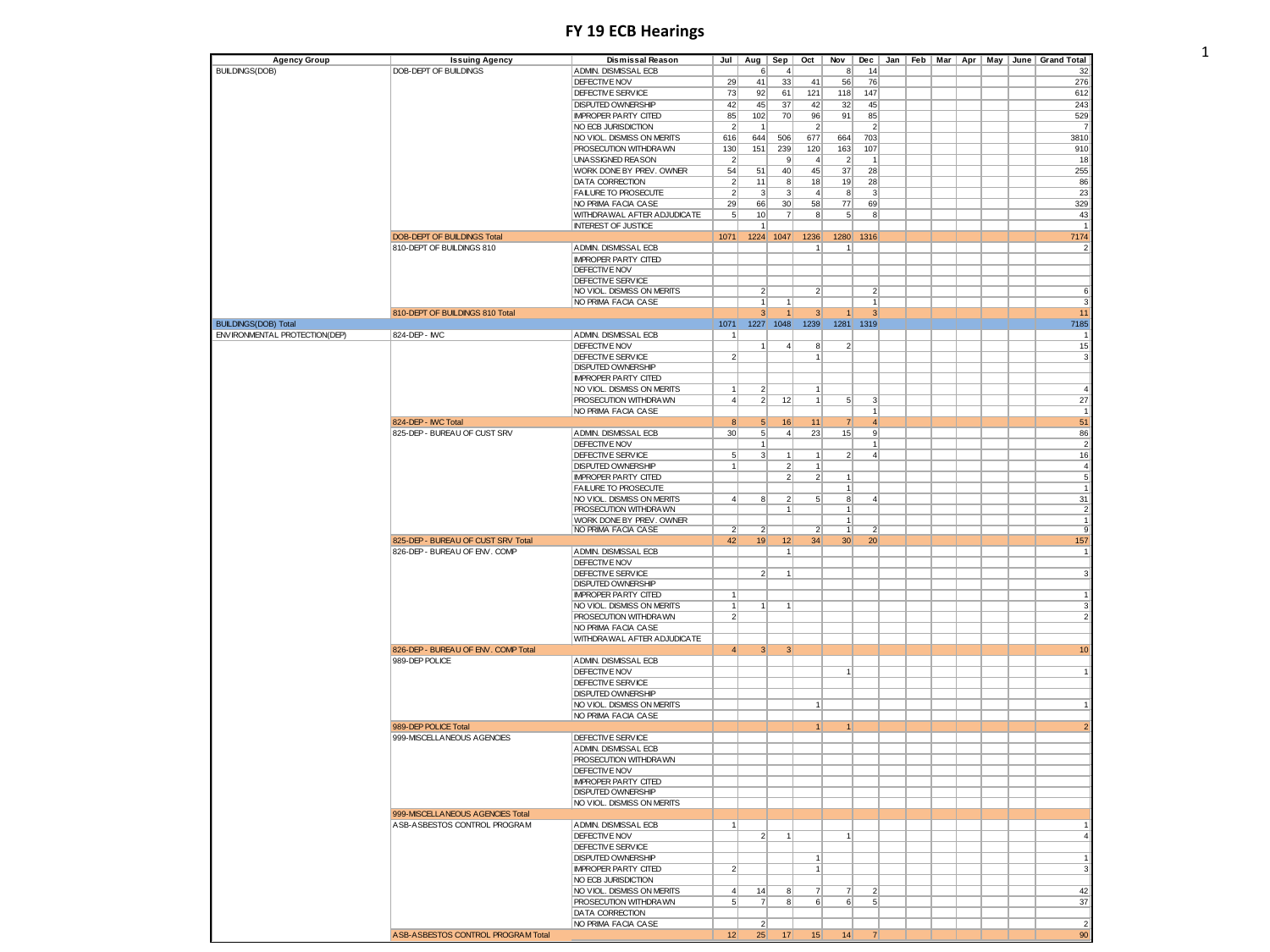|                                     | BAR-DEP BUREAU OF ENV COMPL         | ADMIN. DISMISSAL ECB                                |                         |                  |                        |                      |                                   |                 |  |  |                         |
|-------------------------------------|-------------------------------------|-----------------------------------------------------|-------------------------|------------------|------------------------|----------------------|-----------------------------------|-----------------|--|--|-------------------------|
|                                     |                                     | DEFECTIVE NOV                                       | $\overline{1}$          | 1 <sup>1</sup>   | 12                     |                      | $\vert$ 3                         | $\overline{1}$  |  |  | 18                      |
|                                     |                                     | DEFECTIVE SERVICE                                   |                         | $\mathcal{P}$    |                        | 1                    | $\mathbf{B}$                      |                 |  |  | 6                       |
|                                     |                                     | <b>DISPUTED OWNERSHIP</b>                           |                         | 1 <sup>1</sup>   |                        | $\mathbf{1}$         |                                   |                 |  |  | $\overline{2}$          |
|                                     |                                     | <b>IMPROPER PARTY CITED</b>                         |                         | 5 <sub>5</sub>   | $\mathcal{P}$          | 1                    | $\vert$ 3                         | $\mathbf{2}$    |  |  | 14                      |
|                                     |                                     | NO ECB JURISDICTION                                 | $\overline{1}$          |                  |                        |                      |                                   |                 |  |  | $\overline{1}$          |
|                                     |                                     | NO VIOL. DISMISS ON MERITS                          | 17                      | 13               | 10 <sup>1</sup>        | 18                   | 41                                | 29              |  |  | 128                     |
|                                     |                                     | PROSECUTION WITHDRAWN                               |                         | $\vert$ 1        | $\left  \cdot \right $ |                      |                                   |                 |  |  | $\overline{4}$          |
|                                     |                                     | <b>FAILURE TO PROSECUTE</b>                         |                         |                  |                        |                      |                                   | $\mathbf{1}$    |  |  |                         |
|                                     |                                     | NO PRIMA FACIA CASE                                 |                         | $\overline{1}$   |                        | $\mathbf{1}$         | $\overline{7}$                    | $\mathbf{2}$    |  |  | 11                      |
|                                     | BAR-DEP BUREAU OF ENV COMPL Total   |                                                     | 20                      | 24               | 27                     | 22                   | 57                                | 35 <sup>5</sup> |  |  | 185                     |
|                                     | 803-RIGHT TO KNOW                   | ADMIN. DISMISSAL ECB                                | $\overline{1}$          |                  |                        | $\mathbf{1}$         | $\mathbf{1}$                      |                 |  |  | 3                       |
|                                     |                                     | DEFECTIVE NOV                                       |                         |                  |                        |                      | $\mathbf{1}$                      |                 |  |  |                         |
|                                     |                                     | DEFECTIVE SERVICE                                   | 1                       |                  |                        |                      |                                   |                 |  |  |                         |
|                                     |                                     | <b>INTEREST OF JUSTICE</b>                          |                         |                  |                        |                      |                                   |                 |  |  |                         |
|                                     |                                     | <b>IMPROPER PARTY CITED</b>                         |                         |                  |                        |                      |                                   |                 |  |  |                         |
|                                     |                                     | NO ECB JURISDICTION                                 |                         |                  |                        |                      | $\vert$ 3                         |                 |  |  | з                       |
|                                     |                                     | NO VIOL. DISMISS ON MERITS                          |                         |                  | 1                      |                      | $\mathbf{1}$                      |                 |  |  |                         |
|                                     |                                     | NO PRIMA FACIA CASE                                 |                         |                  |                        |                      |                                   |                 |  |  |                         |
|                                     |                                     | PROSECUTION WITHDRAWN                               |                         |                  |                        |                      |                                   |                 |  |  |                         |
|                                     |                                     | WITHDRAWAL AFTER ADJUDICATE                         |                         |                  |                        |                      |                                   |                 |  |  |                         |
|                                     | 803-RIGHT TO KNOW Total             |                                                     | $\overline{2}$          |                  | 1                      |                      | 6                                 |                 |  |  | 10                      |
|                                     | 804-DEP - HAZARDOUS MATERIALS       | DEFECTIVE SERVICE                                   |                         |                  |                        |                      |                                   |                 |  |  |                         |
|                                     |                                     |                                                     |                         |                  |                        |                      |                                   |                 |  |  |                         |
|                                     |                                     | PROSECUTION WITHDRAWN<br>NO VIOL. DISMISS ON MERITS |                         |                  |                        |                      |                                   |                 |  |  |                         |
|                                     |                                     |                                                     |                         |                  |                        |                      |                                   |                 |  |  |                         |
|                                     | 804-DEP - HAZARDOUS MATERIALS Total |                                                     |                         |                  |                        |                      |                                   |                 |  |  |                         |
|                                     | 822-DEP - BWSO                      | ADMIN. DISMISSAL ECB                                | 35                      | 29               | $\left  \right $       | 5 <sup>1</sup>       | 6 <sup>5</sup>                    | 3 <sup>1</sup>  |  |  | 80                      |
|                                     |                                     | DEFECTIVE NOV                                       |                         |                  |                        | $\mathbf{1}$         |                                   | 3 <sup>1</sup>  |  |  | $\overline{4}$          |
|                                     |                                     | DEFECTIVE SERVICE                                   | 1                       |                  | $\mathbf{1}$           |                      | $\overline{7}$                    |                 |  |  | 9                       |
|                                     |                                     | <b>DISPUTED OWNERSHIP</b>                           | $\overline{3}$          | $\mathcal{P}$    | $\overline{1}$         | $\mathbf{1}$         |                                   | 8 <sup>1</sup>  |  |  | 15                      |
|                                     |                                     | <b>IMPROPER PARTY CITED</b>                         | $\overline{1}$          |                  | $\vert$ 4              | $\vert$              | 6                                 | 1               |  |  | 16                      |
|                                     |                                     | NO VIOL. DISMISS ON MERITS                          | $\overline{9}$          | $\vert$          | 8 <sup>1</sup>         | 8 <sup>1</sup>       | 6                                 | 12              |  |  | 47                      |
|                                     |                                     | PROSECUTION WITHDRAWN                               | $\boldsymbol{8}$        | $\vert$          | 14                     | 22                   | 13                                | 15              |  |  | 76                      |
|                                     |                                     | UNA SSIGNED REASON                                  |                         |                  |                        | -31                  |                                   |                 |  |  | $\overline{3}$          |
|                                     |                                     | NO PRIMA FACIA CASE                                 |                         |                  |                        | $\mathcal{P}$        | $\overline{1}$                    |                 |  |  | $\vert$ 3               |
|                                     |                                     |                                                     |                         |                  |                        |                      |                                   |                 |  |  | $\overline{1}$          |
|                                     |                                     | WITHDRAWAL AFTER ADJUDICATE                         | $\overline{1}$          |                  |                        |                      |                                   |                 |  |  |                         |
|                                     | 822-DEP - BWSO Total                |                                                     | 58                      | 39               | 30                     | 46                   | 39 <sup>°</sup>                   | 42              |  |  | 254                     |
| ENVIRONMENTAL PROTECTION(DEP) Total |                                     |                                                     | 146                     | 115              | 106                    | 130                  | 154                               | 108             |  |  | 759                     |
| FIRE(FDNY)                          | FIR-FIRE DEPARTMENT NYC             | ADMIN. DISMISSAL ECB                                |                         | $\vert$          |                        | $\overline{2}$       | $\overline{1}$                    | 1               |  |  | 8                       |
|                                     |                                     | <b>DEFECTIVE NOV</b>                                | 8                       | 8                | $\overline{7}$         | 10 <sup>1</sup>      | 10                                | 11              |  |  | 54                      |
|                                     |                                     | DEFECTIVE SERVICE                                   | 52                      | 46               | 40                     | 38                   | 38                                | 38              |  |  | 252                     |
|                                     |                                     | <b>DISPUTED OWNERSHIP</b>                           | $\mathbf{g}$            | 8                | 6                      | $\overline{a}$       | 5                                 | 6               |  |  | 37                      |
|                                     |                                     | <b>IMPROPER PARTY CITED</b>                         | $\overline{9}$          | 13               | 11                     | 15                   | 17                                | 24              |  |  | 89                      |
|                                     |                                     | NO ECB JURISDICTION                                 |                         | -11              | $\left 2\right $       | $\mathcal{P}$        | $\overline{2}$                    | $\vert$ 1       |  |  | 8                       |
|                                     |                                     | NO VIOL. DISMISS ON MERITS                          | 33                      | 49               | 35                     | 55                   | 36                                | 37              |  |  | 245                     |
|                                     |                                     | PROSECUTION WITHDRAWN                               | $\overline{4}$          | $\mathbf{B}$     | 5 <sup>1</sup>         | 15                   | $\vert$ 4                         | 8 <sup>1</sup>  |  |  | 44                      |
|                                     |                                     | UNASSIGNED REASON                                   |                         |                  | $\vert$ 3              | 5 <sub>5</sub>       | $\overline{2}$                    |                 |  |  |                         |
|                                     |                                     |                                                     |                         |                  |                        |                      |                                   |                 |  |  | 10                      |
|                                     |                                     | <b>DATA CORRECTION</b>                              |                         |                  |                        |                      |                                   | 1               |  |  | $\overline{1}$          |
|                                     |                                     | <b>FAILURE TO PROSECUTE</b>                         |                         | 11               | $\overline{2}$         | $5 - 5$              | 3                                 | $6 \mid$        |  |  | $27\,$                  |
|                                     |                                     | NO PRIMA FACIA CASE                                 | 6                       | 10               | $\overline{4}$         | $\overline{9}$       | 9                                 | 8 <sup>1</sup>  |  |  | 46                      |
|                                     |                                     | WITHDRAWAL AFTER ADJUDICATE                         |                         | $\overline{1}$   |                        | $\overline{1}$       |                                   | $\overline{1}$  |  |  | $\overline{\mathbf{z}}$ |
|                                     | FIR-FIRE DEPARTMENT NYC Total       |                                                     | 120                     | 159              | 115                    | $161$                | $127$                             | 142             |  |  | 824                     |
|                                     | 823-FIRE DEPARTMENT 823             | NO VIOL. DISMISS ON MERITS                          |                         | 1                |                        |                      |                                   |                 |  |  | $\overline{1}$          |
|                                     | 823-FIRE DEPARTMENT 823 Total       |                                                     |                         | -1               |                        |                      |                                   |                 |  |  |                         |
| FIRE(FDNY) Total                    |                                     |                                                     | 120                     | 160              | $115$                  | 161                  | 127                               | 142             |  |  | 825                     |
| HEALTH(DOHMH)                       | 816-DOH/MENTAL HEALTH               | ADMIN. DISMISSAL ECB                                | 5                       | 6                | $\overline{1}$         |                      | $\mathcal{P}$                     | $\mathbf{1}$    |  |  | 15                      |
|                                     |                                     | <b>DEFECTIVE NOV</b>                                | 18                      | 28               | $\mathbf{8}$           | 9                    | 10 <sup>1</sup>                   | $\mathbf{g}$    |  |  | 82                      |
|                                     |                                     | DEFECTIVE SERVICE                                   | $\overline{\mathbf{3}}$ | $\left 3\right $ | 17                     | $\vert$              | $\overline{7}$                    | $6 \mid$        |  |  | 40                      |
|                                     |                                     | <b>DISPUTED OWNERSHIP</b>                           |                         |                  |                        |                      |                                   |                 |  |  |                         |
|                                     |                                     | <b>IMPROPER PARTY CITED</b>                         |                         |                  | $\vert$ 3              |                      | $\overline{1}$                    |                 |  |  | $\Delta$                |
|                                     |                                     | NO ECB JURISDICTION                                 |                         |                  |                        |                      |                                   | $\mathbf{1}$    |  |  | $\overline{1}$          |
|                                     |                                     | NO VIOL. DISMISS ON MERITS                          | 80                      | 95               | 84                     | 88                   | 94                                | 119             |  |  | 560                     |
|                                     |                                     | PROSECUTION WITHDRAWN                               | $\overline{1}$          |                  |                        |                      |                                   |                 |  |  |                         |
|                                     |                                     |                                                     |                         |                  |                        |                      |                                   |                 |  |  |                         |
|                                     |                                     | UNA SSIGNED REASON                                  |                         |                  |                        |                      |                                   |                 |  |  |                         |
|                                     |                                     | <b>FAILURE TO PROSECUTE</b>                         | 18                      | 18               |                        | 15                   | 14                                |                 |  |  | 86                      |
|                                     |                                     | NO PRIMA FACIA CASE                                 |                         |                  | 11                     |                      |                                   | 10              |  |  |                         |
|                                     |                                     | <b>INTEREST OF JUSTICE</b>                          |                         |                  |                        |                      |                                   |                 |  |  |                         |
|                                     | 816-DOH/MENTAL HEALTH Total         |                                                     | 125                     | 150              | $124$                  | 116                  | 128                               | 146             |  |  | 789                     |
|                                     | 812-VETERINARY DOHMH                | <b>DEFECTIVE NOV</b>                                | $\mathbf{3}$            | 1                | $\left  \right $       | $\vert$ 1            |                                   | 1               |  |  | 8                       |
|                                     |                                     | ADMIN. DISMISSAL ECB                                |                         |                  |                        |                      |                                   | 1               |  |  |                         |
|                                     |                                     | DEFECTIVE SERVICE                                   |                         | $\overline{2}$   | $\overline{2}$         | $\overline{7}$       | $2\vert$                          | $\overline{2}$  |  |  | 15                      |
|                                     |                                     | <b>DISPUTED OWNERSHIP</b>                           |                         |                  |                        | $\mathbf{1}$         | $\mathbf{1}$                      |                 |  |  | $\overline{c}$          |
|                                     |                                     | <b>IMPROPER PARTY CITED</b>                         |                         | $\overline{1}$   | $\overline{1}$         | $\mathcal{P}$        |                                   | 1               |  |  | 5                       |
|                                     |                                     | <b>NO ECB JURISDICTION</b>                          |                         |                  |                        |                      |                                   |                 |  |  |                         |
|                                     |                                     | NO VIOL. DISMISS ON MERITS                          | 32                      | 52               | 45                     | 50                   | 47                                | 14              |  |  | 240                     |
|                                     |                                     | <b>PROSECUTION WITHDRAWN</b>                        | $\overline{1}$          | $\overline{2}$   | 11                     | 6 <sup>1</sup>       | $\mathbf{1}$                      | 1               |  |  | 22                      |
|                                     | 812-VETERINARY DOHMH Total          | NO PRIMA FACIA CASE                                 | $\overline{1}$<br>37    | 58               | $\Delta$<br>65         | 5 <sup>1</sup><br>72 | $\overline{2}$<br>53 <sup>1</sup> | $\vert$ 4<br>24 |  |  | 16<br>309               |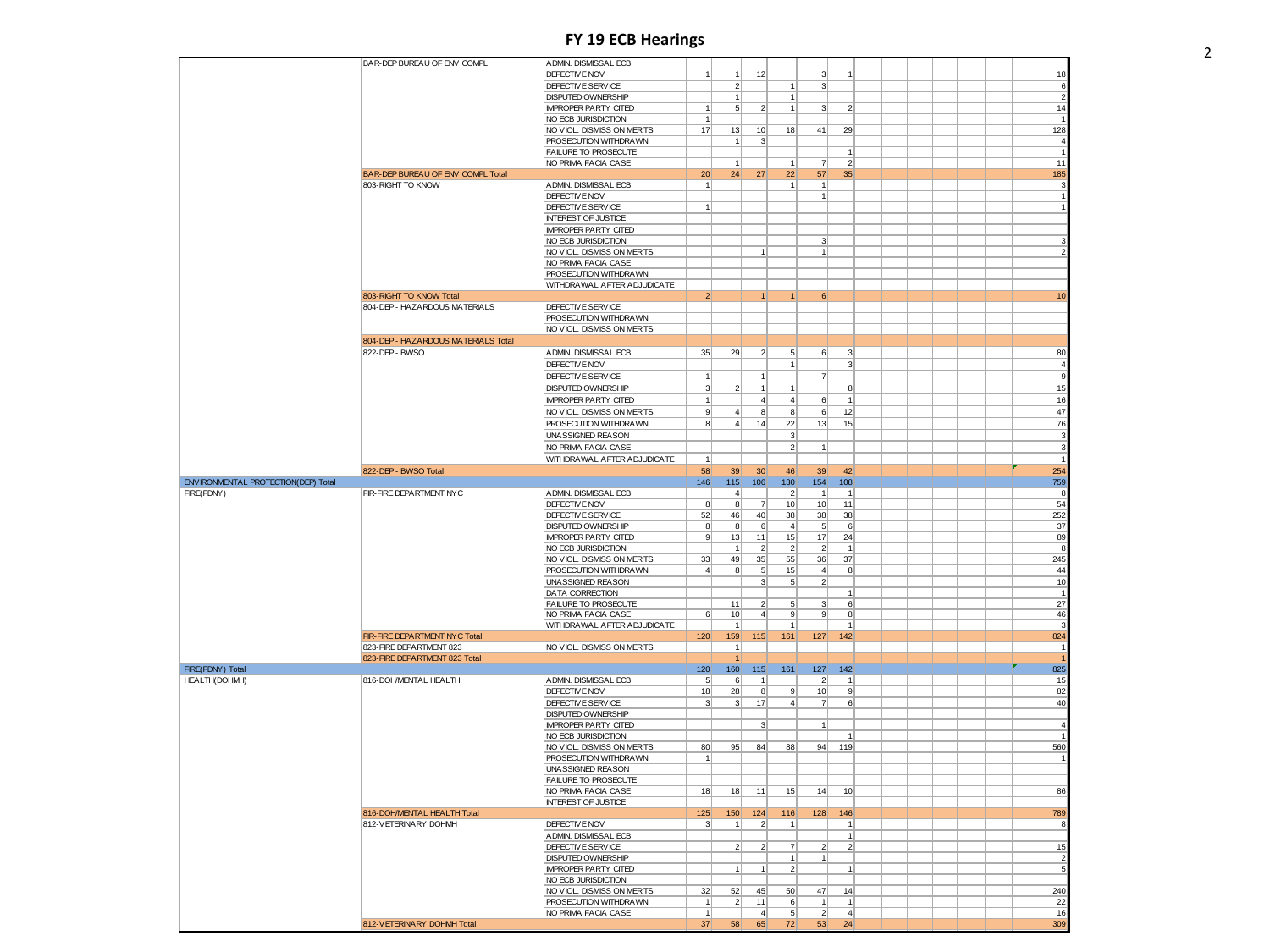|                      | 813-VECTOR DOHMH                        | ADMIN. DISMISSAL ECB        |                              |                |                   |                              |                |                |  |  |  |                            |
|----------------------|-----------------------------------------|-----------------------------|------------------------------|----------------|-------------------|------------------------------|----------------|----------------|--|--|--|----------------------------|
|                      |                                         | DEFECTIVE NOV               | 1                            |                |                   |                              |                |                |  |  |  | 1                          |
|                      |                                         | DEFECTIVE SERVICE           | 1                            | 3 <sup>1</sup> |                   |                              |                |                |  |  |  | $\vert$                    |
|                      |                                         | <b>DISPUTED OWNERSHIP</b>   | 1                            | 2              | $\lvert 3 \rvert$ | $\overline{2}$               | 4 <sup>1</sup> |                |  |  |  | 12                         |
|                      |                                         |                             |                              |                |                   |                              |                |                |  |  |  |                            |
|                      |                                         | <b>IMPROPER PARTY CITED</b> | 1                            | $\mathbf{1}$   |                   |                              |                | $\vert$ 1      |  |  |  | $\overline{3}$             |
|                      |                                         | NO VIOL. DISMISS ON MERITS  | 5 <sup>1</sup>               | 17             | 8 <sup>1</sup>    | 6 <sup>1</sup>               | 16             | $6 \mid$       |  |  |  | 58                         |
|                      |                                         | PROSECUTION WITHDRAWN       | 1                            |                | $\overline{7}$    | 3                            |                |                |  |  |  | 11                         |
|                      |                                         | NO PRIMA FACIA CASE         |                              |                |                   |                              |                |                |  |  |  |                            |
|                      |                                         |                             |                              |                |                   |                              |                |                |  |  |  |                            |
|                      | 813-VECTOR DOHMH Total                  |                             | 10                           | 23             | 18                | 11                           | 20             | $\overline{7}$ |  |  |  | 89                         |
|                      | 814-BED BUGS DOHMH                      | ADMIN. DISMISSAL ECB        |                              |                |                   |                              |                |                |  |  |  |                            |
|                      |                                         | DEFECTIVE NOV               | 6                            | 3 <sup>1</sup> |                   |                              |                |                |  |  |  |                            |
|                      |                                         | DEFECTIVE SERVICE           |                              | 1              |                   |                              |                |                |  |  |  | 1                          |
|                      |                                         |                             |                              |                |                   |                              |                |                |  |  |  |                            |
|                      |                                         | NO VIOL. DISMISS ON MERITS  | 1                            | 2              |                   |                              |                |                |  |  |  | $\vert$ 3                  |
|                      |                                         | PROSECUTION WITHDRAWN       |                              |                |                   |                              |                |                |  |  |  |                            |
|                      |                                         | NO PRIMA FACIA CASE         | 1                            | 2              |                   | 1                            |                |                |  |  |  | $\vert$                    |
|                      | 814-BED BUGS DOHMH Total                |                             | 8 <sup>1</sup>               | 8 <sup>1</sup> |                   | $\vert$ 1                    |                |                |  |  |  | 17                         |
|                      |                                         |                             |                              |                |                   |                              |                |                |  |  |  |                            |
|                      | 815-PCS DOHMH                           | ADMIN. DISMISSAL ECB        | 1                            |                | $\overline{2}$    |                              |                | $\vert$ 1      |  |  |  | $\vert$                    |
|                      |                                         | DEFECTIVE NOV               | 8 <sup>1</sup>               | 5 <sup>2</sup> | 5 <sup>5</sup>    | $\left  \frac{3}{2} \right $ | 8 <sup>1</sup> | 8 <sup>1</sup> |  |  |  | 37                         |
|                      |                                         | DEFECTIVE SERVICE           | 72                           | 62             | 36                | 56                           | 60             | 61             |  |  |  | 347                        |
|                      |                                         | DISPUTED OWNERSHIP          | 10                           | 13             | 14                | 22                           | 11             | 17             |  |  |  | 87                         |
|                      |                                         |                             |                              |                |                   |                              |                |                |  |  |  |                            |
|                      |                                         | <b>IMPROPER PARTY CITED</b> | 6                            | 15             | 10                | 16                           | 18             | $\vert$        |  |  |  | 69                         |
|                      |                                         | NO ECB JURISDICTION         |                              | 6 <sup>1</sup> | $\vert$ 1         | 1                            | $\mathbf{1}$   | 4 <sup>1</sup> |  |  |  | 13                         |
|                      |                                         | NO VIOL. DISMISS ON MERITS  | 243                          | 251            | 213               | 266                          | 223            | 169            |  |  |  | 1365                       |
|                      |                                         | PROSECUTION WITHDRAWN       | 5 <sup>5</sup>               | 3 <sup>1</sup> | 60                | 46                           | 40             | 57             |  |  |  | 211                        |
|                      |                                         |                             |                              |                |                   |                              |                |                |  |  |  |                            |
|                      |                                         | DATA CORRECTION             |                              |                |                   | $\vert$                      |                |                |  |  |  | $\vert$ 1                  |
|                      |                                         | UNA SSIGNED REASON          |                              |                |                   |                              |                | 1              |  |  |  | $\vert$ 1                  |
|                      |                                         | <b>FAILURE TO PROSECUTE</b> |                              |                |                   |                              | $\overline{1}$ |                |  |  |  | $\vert$ 1                  |
|                      |                                         | NO PRIMA FACIA CASE         | $\left  \frac{3}{2} \right $ | 14             | $\overline{7}$    | 15                           | $\overline{7}$ | 6 <sup>1</sup> |  |  |  | 52                         |
|                      |                                         |                             |                              |                |                   |                              |                |                |  |  |  |                            |
|                      |                                         | WITHDRAWAL AFTER ADJUDICATE |                              |                | $\mathbf{1}$      |                              | 2              |                |  |  |  | $\vert$ 3                  |
|                      |                                         | <b>INTEREST OF JUSTICE</b>  |                              |                |                   |                              |                |                |  |  |  |                            |
|                      | 815-PCS DOHMH Total                     |                             | 348                          | 369            | 349               | 426                          | 371            | 328            |  |  |  | 2191                       |
|                      | 818-COOLING TWRDOHMH                    | ADMIN. DISMISSAL ECB        |                              | 2 <sup>1</sup> |                   |                              |                |                |  |  |  | $\vert$ 2                  |
|                      |                                         |                             |                              |                |                   |                              |                |                |  |  |  |                            |
|                      |                                         | DEFECTIVE NOV               | 228                          | 268            | 44                | 76                           | 109            | 96             |  |  |  | 821                        |
|                      |                                         | DEFECTIVE SERVICE           | 11                           | 12             | $\mathbf{1}$      | $\vert$ 3                    | 5 <sup>5</sup> | 10             |  |  |  | 42                         |
|                      |                                         | DISPUTED OWNERSHIP          |                              | 8 <sup>1</sup> |                   |                              | 12             |                |  |  |  | 20                         |
|                      |                                         |                             |                              |                |                   |                              |                |                |  |  |  |                            |
|                      |                                         | <b>IMPROPER PARTY CITED</b> | 84                           | 22             | 31                | 44                           | 45             | 17             |  |  |  | 243                        |
|                      |                                         | NO ECB JURISDICTION         | 10                           |                | 1                 | $\mathbf{3}$                 | $\overline{1}$ |                |  |  |  | 15                         |
|                      |                                         | NO VIOL. DISMISS ON MERITS  | 392                          | 425            | 457               | 475                          | 647            | 508            |  |  |  | 2904                       |
|                      |                                         | PROSECUTION WITHDRAWN       | 21                           | 8 <sup>1</sup> | 8 <sup>1</sup>    |                              | 17             | 44             |  |  |  | 98                         |
|                      |                                         |                             |                              |                |                   |                              |                |                |  |  |  |                            |
|                      |                                         | <b>FAILURE TO PROSECUTE</b> |                              | 5 <sup>1</sup> |                   |                              |                |                |  |  |  | 5 <sup>5</sup>             |
|                      |                                         | NO PRIMA FACIA CASE         | 1012                         | 1347           | 696               | 850                          | 945            | 509            |  |  |  | 5359                       |
|                      |                                         | UNA SSIGNED REASON          |                              |                |                   |                              | $\overline{1}$ |                |  |  |  | 1                          |
|                      | 818-COOLING TWRDOHMH Total              |                             | 1758                         |                | 2097 1238         | 1451                         | 1782 1184      |                |  |  |  | 9510                       |
|                      |                                         |                             |                              |                |                   |                              |                |                |  |  |  |                            |
|                      | 998-PETER COOPER VLG STY TWN            | DEFECTIVE NOV               | 1                            |                |                   |                              |                |                |  |  |  | 1                          |
|                      |                                         |                             |                              |                |                   |                              |                | $\vert$ 1      |  |  |  |                            |
|                      |                                         | ADMIN. DISMISSAL ECB        |                              |                |                   |                              |                |                |  |  |  | $\overline{1}$             |
|                      |                                         | DEFECTIVE SERVICE           |                              | 1              |                   |                              |                |                |  |  |  |                            |
|                      |                                         |                             |                              |                |                   |                              |                |                |  |  |  |                            |
|                      |                                         | <b>IMPROPER PARTY CITED</b> |                              |                |                   |                              | $\mathbf{1}$   |                |  |  |  | 1                          |
|                      |                                         | NO PRIMA FACIA CASE         |                              | 2 <sup>1</sup> |                   |                              |                |                |  |  |  | $\vert$ 2                  |
|                      |                                         | NO VIOL. DISMISS ON MERITS  |                              | 1              |                   |                              | $\overline{2}$ |                |  |  |  |                            |
|                      | 998-PETER COOPER VLG STY TWN Total      |                             | $\overline{1}$               | $\overline{4}$ |                   |                              | 3              | $\overline{1}$ |  |  |  |                            |
|                      |                                         |                             |                              |                |                   |                              |                |                |  |  |  |                            |
| HEALTH(DOHMH) Total  |                                         |                             | 2287                         |                |                   | 2709 1794 2077               | 2357 1690      |                |  |  |  |                            |
| LANDMARKS(LPC)       | LPC-LANDMARK PRESERVATION               | DEFECTIVE NOV               |                              |                |                   |                              |                |                |  |  |  |                            |
|                      |                                         | DEFECTIVE SERVICE           |                              |                |                   |                              |                |                |  |  |  |                            |
|                      |                                         |                             |                              |                |                   |                              |                |                |  |  |  |                            |
|                      |                                         | <b>DISPUTED OWNERSHIP</b>   |                              |                |                   |                              |                |                |  |  |  |                            |
|                      |                                         | NO VIOL. DISMISS ON MERITS  |                              |                |                   |                              |                |                |  |  |  |                            |
|                      |                                         | <b>IMPROPER PARTY CITED</b> |                              |                |                   |                              |                |                |  |  |  |                            |
|                      |                                         | <b>FAILURE TO PROSECUTE</b> |                              |                |                   |                              |                |                |  |  |  |                            |
|                      | <b>LPC-LANDMARK PRESERV ATION Total</b> |                             |                              |                |                   |                              |                |                |  |  |  | $\mathbf{3}$<br>9<br>12914 |
|                      |                                         |                             |                              |                |                   |                              |                |                |  |  |  |                            |
|                      | 802-HPD                                 | <b>IMPROPER PARTY CITED</b> |                              |                |                   |                              |                |                |  |  |  |                            |
| LANDMARKS(LPC) Total | 802-HPD Total                           |                             |                              |                |                   |                              |                |                |  |  |  |                            |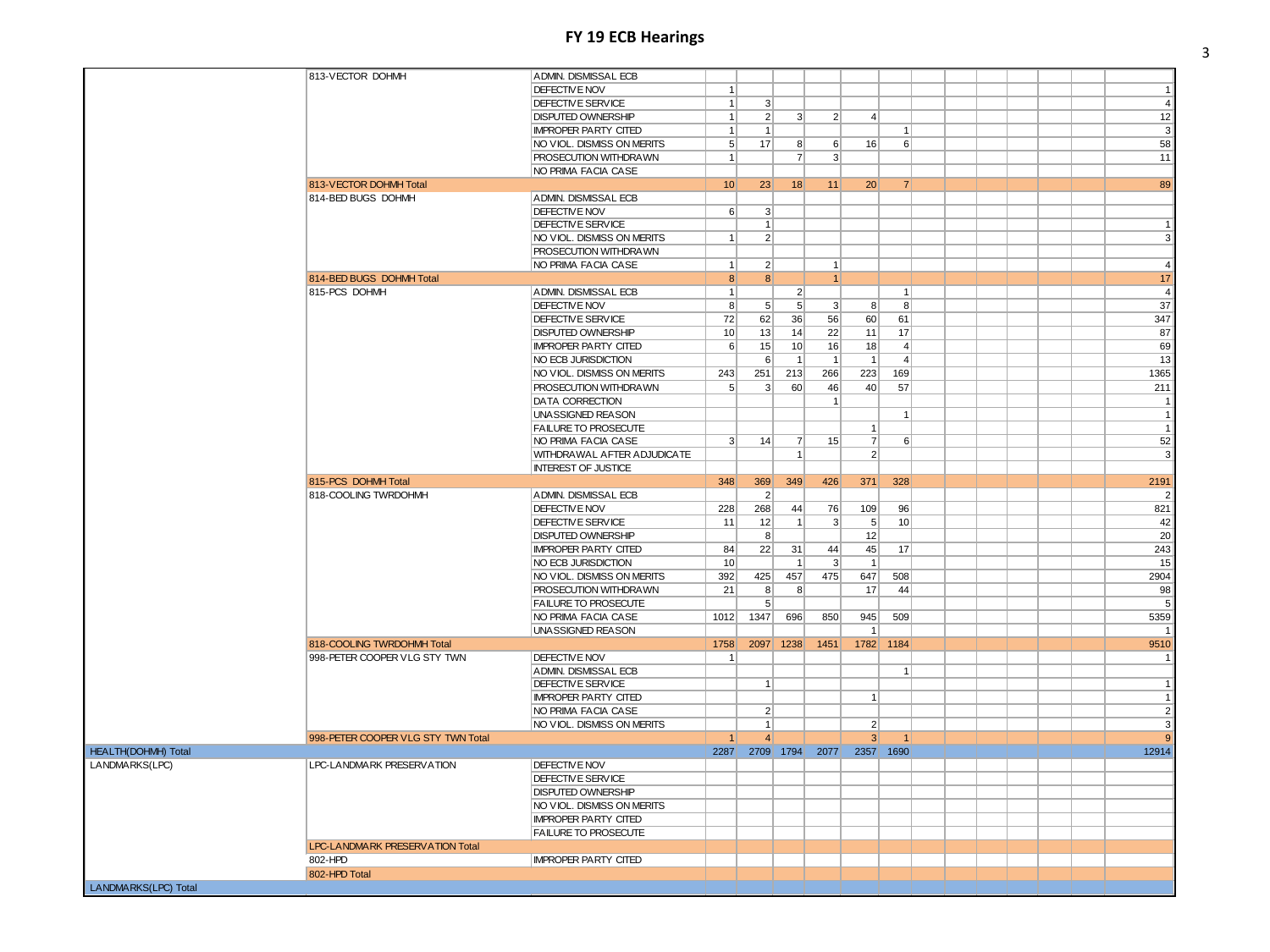| MARKET CASES(BIC)              | 850-BIC                             | ADMIN. DISMISSAL ECB                                      |                   |                |                 |                 | 1               |                 |  |  |  | $\overline{1}$          |
|--------------------------------|-------------------------------------|-----------------------------------------------------------|-------------------|----------------|-----------------|-----------------|-----------------|-----------------|--|--|--|-------------------------|
|                                |                                     | DEFECTIVE SERVICE                                         |                   |                |                 | $\mathbf{1}$    |                 |                 |  |  |  | $\mathbf{1}$            |
|                                |                                     | <b>IMPROPER PARTY CITED</b>                               |                   |                |                 |                 |                 |                 |  |  |  |                         |
|                                |                                     | NO VIOL. DISMISS ON MERITS                                |                   |                |                 |                 |                 | 1               |  |  |  | $\overline{1}$          |
|                                |                                     | PROSECUTION WITHDRAWN                                     |                   |                |                 |                 |                 |                 |  |  |  |                         |
|                                |                                     | NO PRIMA FACIA CASE                                       |                   |                |                 |                 |                 |                 |  |  |  |                         |
|                                | 850-BIC Total                       |                                                           |                   |                |                 | $\mathbf{1}$    | $\mathbf{1}$    | 1               |  |  |  | 3                       |
| <b>MARKET CASES(BIC) Total</b> |                                     |                                                           |                   |                |                 | $\overline{1}$  | $\vert$ 1       | $\vert$ 1       |  |  |  | $\overline{\mathbf{3}}$ |
| PARKS(DPR)                     | 846-DEPT OF PARKS                   | ADMIN. DISMISSAL ECB                                      |                   | 3 <sup>2</sup> |                 | $\overline{2}$  |                 | 1 <sup>1</sup>  |  |  |  | 6                       |
|                                |                                     | DEFECTIVE NOV                                             | 12                | 13             | 8 <sup>1</sup>  | 11              | 23              | 15              |  |  |  | 82                      |
|                                |                                     | DEFECTIVE SERVICE                                         | 9                 | 11             | 14              | 8 <sup>1</sup>  | 10 <sup>1</sup> | 12              |  |  |  | 64                      |
|                                |                                     | <b>DISPUTED OWNERSHIP</b>                                 |                   |                |                 |                 |                 |                 |  |  |  |                         |
|                                |                                     | <b>IMPROPER PARTY CITED</b>                               | $\vert$ 1         | 1              |                 |                 | 1 <sup>1</sup>  |                 |  |  |  | $\overline{\mathbf{3}}$ |
|                                |                                     | NO ECB JURISDICTION                                       |                   |                |                 |                 |                 |                 |  |  |  |                         |
|                                |                                     | NO VIOL. DISMISS ON MERITS                                | 71                | 80             | 57              | 61              | 65              | 55              |  |  |  | 389                     |
|                                |                                     | PROSECUTION WITHDRAWN                                     |                   |                |                 | 22              |                 | $\vert$ 1<br>28 |  |  |  | $\overline{1}$          |
|                                |                                     | NO PRIMA FACIA CASE                                       | 20                | 40             | 25              |                 | 26              |                 |  |  |  | 161<br>706              |
|                                | 846-DEPT OF PARKS Total             |                                                           | 113<br>113        | 148<br>148     | 104<br>104      | 104<br>104      | 125<br>125      | 112<br>$112$    |  |  |  | 706                     |
| PARKS(DPR) Total<br>POLICE     | 055-NYPD TRANSPORT INTELL DIV       | ADMIN. DISMISSAL ECB                                      |                   |                | 5 <sup>5</sup>  |                 |                 |                 |  |  |  | 5                       |
|                                |                                     | DEFECTIVE NOV                                             | 15                | 6 <sup>1</sup> | 14              | 3               | $\overline{4}$  | 6               |  |  |  | 48                      |
|                                |                                     | DEFECTIVE SERVICE                                         | 14                | 1              | 1               | 1               |                 | 1               |  |  |  | 18                      |
|                                |                                     | <b>DISPUTED OWNERSHIP</b>                                 |                   |                |                 |                 |                 | 1               |  |  |  | $\mathbf{1}$            |
|                                |                                     | <b>IMPROPER PARTY CITED</b>                               | 10                | $\vert$        | 1               | 3 <sup>2</sup>  |                 | 3 <sup>1</sup>  |  |  |  | 21                      |
|                                |                                     | NO ECB JURISDICTION                                       |                   |                |                 |                 |                 |                 |  |  |  |                         |
|                                |                                     | NO VIOL. DISMISS ON MERITS                                | 53                | 48             | 43              | 50 <sub>1</sub> | 41              | 50              |  |  |  | 285                     |
|                                |                                     | PROSECUTION WITHDRAWN                                     |                   |                |                 |                 |                 |                 |  |  |  |                         |
|                                |                                     | NO PRIMA FACIA CASE                                       | $\vert$           | $\vert$        | 10 <sup>1</sup> | 5 <sup>5</sup>  | 9               | 8 <sup>1</sup>  |  |  |  | 40                      |
|                                |                                     | WITHDRAWAL AFTER ADJUDICATE                               | $\mathbf{1}$      |                |                 |                 |                 |                 |  |  |  |                         |
|                                |                                     | <b>INTEREST OF JUSTICE</b>                                |                   |                |                 |                 |                 | 1               |  |  |  | $\overline{1}$          |
|                                | 055-NYPD TRANSPORT INTELL DIV Total |                                                           | 97                | 63             | 74              | 62              | 54              | 70              |  |  |  | 420                     |
|                                | 056-POLICE DEPT                     | ADMIN. DISMISSAL ECB                                      | 339               | 358            | 324             | 297             | 166             | 44              |  |  |  | 1528                    |
|                                |                                     | DEFECTIVE NOV                                             | 373               | 365            | 422             | 389             | 312             | 297             |  |  |  | 2158                    |
|                                |                                     | DEFECTIVE SERVICE                                         | 1063              | 1549           | 1880            | 2256            | 1612            | 1148            |  |  |  | 9508                    |
|                                |                                     | DISPUTED OWNERSHIP                                        |                   |                |                 |                 |                 |                 |  |  |  |                         |
|                                |                                     | <b>IMPROPER PARTY CITED</b>                               | $\vert$           | $\overline{4}$ | 5 <sub>5</sub>  | $\overline{1}$  | 6               | 3 <sup>5</sup>  |  |  |  | 23                      |
|                                |                                     | NO ECB JURISDICTION                                       | $\overline{7}$    | 15             | 19              | 13              | 25              | 26              |  |  |  | 105                     |
|                                |                                     | NO VIOL. DISMISS ON MERITS                                | 193               | 222            | 245             | 259             | 159             | 160             |  |  |  | 1238                    |
|                                |                                     | PROSECUTION WITHDRAWN                                     | 6                 |                |                 | 1               | $\vert$ 4       |                 |  |  |  | 11                      |
|                                |                                     | UNASSIGNED REASON                                         | 1                 | 1 <sup>1</sup> | $\overline{2}$  | $\overline{2}$  | 1               |                 |  |  |  | $\overline{7}$          |
|                                |                                     | WORK DONE BY PREV. OWNER<br><b>DATA CORRECTION</b>        |                   |                |                 |                 |                 |                 |  |  |  |                         |
|                                |                                     | <b>FAILURE TO PROSECUTE</b>                               | 3                 |                |                 | $\overline{2}$  | 4               |                 |  |  |  | 9                       |
|                                |                                     | NO PRIMA FACIA CASE                                       | 123               | 149            | 138             | 139             | 119             | 128             |  |  |  | 796                     |
|                                |                                     | <b>INTEREST OF JUSTICE</b>                                |                   |                |                 |                 |                 |                 |  |  |  |                         |
|                                | 056-POLICE DEPT Total               |                                                           | 2112              |                | 2663 3035       | 3359            |                 | 2408 1806       |  |  |  | 15383                   |
|                                | 985-SEAGATE POLICE                  | ADMIN. DISMISSAL ECB                                      |                   |                |                 |                 |                 |                 |  |  |  |                         |
|                                |                                     | DEFECTIVE NOV                                             |                   |                |                 |                 |                 |                 |  |  |  |                         |
|                                |                                     | DEFECTIVE SERVICE                                         |                   | $\vert$        | 10              | 3 <sup>1</sup>  |                 | 5 <sup>1</sup>  |  |  |  | 22                      |
|                                |                                     | <b>DISPUTED OWNERSHIP</b>                                 |                   |                |                 |                 |                 |                 |  |  |  |                         |
|                                |                                     | NO ECB JURISDICTION                                       |                   | $\vert$ 1      |                 |                 |                 |                 |  |  |  | $\mathbf{1}$            |
|                                |                                     | NO VIOL. DISMISS ON MERITS                                |                   |                |                 | 2               | $\mathbf{1}$    |                 |  |  |  | 3                       |
|                                |                                     | NO PRIMA FACIA CASE                                       |                   |                |                 |                 |                 |                 |  |  |  |                         |
|                                | 985-SEAGATE POLICE Total            |                                                           |                   | 5 <sup>1</sup> | 10              | 5 <sup>1</sup>  | 1               | 5 <sup>1</sup>  |  |  |  | 26                      |
|                                | 002-MAYORS OFF OF MIDTOWN ENF       | DEFECTIVE SERVICE                                         | 1                 | 1 <sup>1</sup> | 1               |                 |                 |                 |  |  |  | 3                       |
|                                |                                     | DEFECTIVE NOV                                             |                   | 1 <sup>1</sup> |                 |                 |                 |                 |  |  |  |                         |
|                                |                                     | <b>IMPROPER PARTY CITED</b><br>NO VIOL. DISMISS ON MERITS | $\mathbf{1}$<br>1 | 19             | 12              | 5 <sup>5</sup>  |                 | $\vert$ 1       |  |  |  | $\mathbf{1}$            |
|                                |                                     | PROSECUTION WITHDRAWN                                     | $\vert$           | $\overline{2}$ |                 |                 | 4 <sup>1</sup>  |                 |  |  |  | 6                       |
|                                |                                     | NO PRIMA FACIA CASE                                       | $\mathbf{1}$      |                |                 | 8 <sup>1</sup>  | 1 <sup>1</sup>  | 5 <sup>1</sup>  |  |  |  | 15                      |
|                                | 002-MAYORS OFF OF MIDTOWN ENF Total |                                                           | 8                 | 23             | 13              | 13              | 5 <sup>1</sup>  | 6               |  |  |  | 68                      |
| POLICE Total                   |                                     |                                                           | 2217              |                | 2754 3132       | 3439            |                 | 2468 1887       |  |  |  | 15897                   |
|                                |                                     |                                                           |                   |                |                 |                 |                 |                 |  |  |  |                         |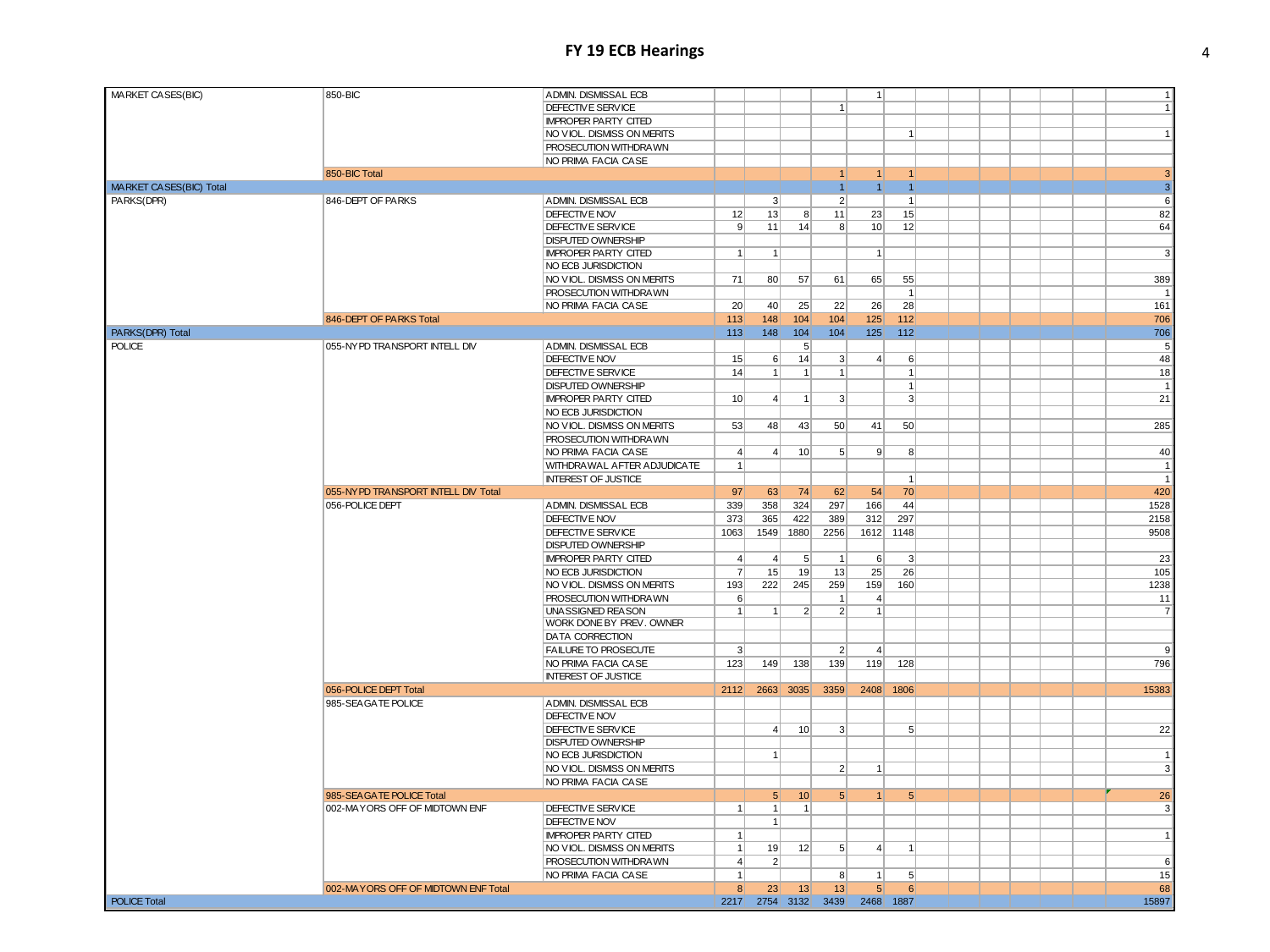| PUBLIC TELEPHONE(DOITT)       | 858-DOITT                          | ADMIN. DISMISSAL ECB         |                |                |                  |                |                  |                |  |  |  |                |
|-------------------------------|------------------------------------|------------------------------|----------------|----------------|------------------|----------------|------------------|----------------|--|--|--|----------------|
|                               |                                    | <b>DEFECTIVE NOV</b>         |                |                |                  |                | $\mathbf{1}$     |                |  |  |  | $\overline{1}$ |
|                               |                                    | <b>DEFECTIVE SERVICE</b>     |                |                |                  |                |                  |                |  |  |  |                |
|                               |                                    | <b>DISPUTED OWNERSHIP</b>    |                |                |                  |                |                  |                |  |  |  |                |
|                               |                                    | NO ECB JURISDICTION          |                |                |                  |                |                  |                |  |  |  |                |
|                               |                                    | NO VIOL. DISMISS ON MERITS   | 24             |                | 16               | 18             | 23               | 19             |  |  |  | 100            |
|                               |                                    | <b>FAILURE TO PROSECUTE</b>  |                |                |                  |                |                  |                |  |  |  |                |
|                               |                                    | NO PRIMA FACIA CASE          |                |                |                  |                |                  |                |  |  |  |                |
|                               | 858-DOITT Total                    |                              | 24             |                | 16               | 18             | 24               | 19             |  |  |  | 101            |
| PUBLIC TELEPHONE(DOITT) Total |                                    |                              | 24             |                | 16               | 18             | 24               | 19             |  |  |  | 101            |
| SANITATION(DSNY)              | 827-DOS - ENFORCEMENT AGENTS       | ADMIN, DISMISSAL ECB         | 6              | 11             | 2 <sup>1</sup>   | 2 <sup>1</sup> | 5 <sup>1</sup>   | 285            |  |  |  | 311            |
|                               |                                    | <b>DEFECTIVE NOV</b>         | 9              | 6              | 10               | 5 <sup>5</sup> | 11               | 21             |  |  |  | 62             |
|                               |                                    | <b>DEFECTIVE SERVICE</b>     | 118            | 19             | 12               | 16             | 23               | 8 <sup>1</sup> |  |  |  | 196            |
|                               |                                    | <b>DISPUTED OWNERSHIP</b>    | 133            | 88             | 82               | 129            | 69               | 70             |  |  |  | 571            |
|                               |                                    | <b>IMPROPER PARTY CITED</b>  | 108            | 36             | 8 <sup>1</sup>   | 49             | 28               | 22             |  |  |  | 251            |
|                               |                                    | NO ECB JURISDICTION          | 5              | 8              | $\left  \right $ | $\vert$ 1      |                  |                |  |  |  | 16             |
|                               |                                    | NO VIOL. DISMISS ON MERITS   | 787            | 799            | 645              | 750            | 1026             | 594            |  |  |  | 4601           |
|                               |                                    | PROSECUTION WITHDRAWN        | 110            | 214            | 84               | 2 <sup>2</sup> | 93               | 47             |  |  |  | 550            |
|                               |                                    | UNA SSIGNED REASON           |                | -1             |                  |                |                  |                |  |  |  | $\mathbf{1}$   |
|                               |                                    | DATA CORRECTION              |                |                |                  | 1              |                  |                |  |  |  | $\mathbf{1}$   |
|                               |                                    | <b>FAILURE TO PROSECUTE</b>  | 8              |                |                  |                |                  |                |  |  |  | 8              |
|                               |                                    | NO PRIMA FACIA CASE          | 8 <sup>2</sup> | 15             | $6 \mid$         | 18             | 10 <sup>1</sup>  | 11             |  |  |  | 68             |
|                               |                                    | WITHDRAWAL AFTER ADJUDICATE  |                |                |                  |                |                  |                |  |  |  |                |
|                               |                                    | <b>INTEREST OF JUSTICE</b>   |                |                | 1                | 1              |                  |                |  |  |  | $\overline{2}$ |
|                               | 827-DOS - ENFORCEMENT AGENTS Total |                              | 1292           | 1197           | 852              | 974            |                  | 1265 1058      |  |  |  | 6638           |
|                               | 828-SANITATION POLICE              | ADMIN. DISMISSAL ECB         | 3 <sup>2</sup> | 3 <sup>5</sup> | 2                | 2              | 1                | 16             |  |  |  | 27             |
|                               |                                    | DEFECTIVE NOV                | 2 <sup>2</sup> | 1              |                  | 1              | $\overline{2}$   | $\overline{2}$ |  |  |  | $\bf8$         |
|                               |                                    | DEFECTIVE SERVICE            | $\overline{4}$ |                | 6                | $\vert$        | 6 <sup>1</sup>   | $\overline{2}$ |  |  |  | $22\,$         |
|                               |                                    | <b>DISPUTED OWNERSHIP</b>    | 5 <sup>5</sup> | $\vert$        | 8 <sup>1</sup>   | 19             | 11               | 8              |  |  |  | 55             |
|                               |                                    | <b>IMPROPER PARTY CITED</b>  | 6              | 3 <sup>1</sup> | 1                | $\overline{7}$ |                  | $\vert$        |  |  |  | 21             |
|                               |                                    | NO ECB JURISDICTION          |                | $\mathbf{1}$   |                  |                |                  |                |  |  |  | -1             |
|                               |                                    | NO VIOL. DISMISS ON MERITS   | 57             | 92             | 72               | 68             | 72               | 77             |  |  |  | 438            |
|                               |                                    | <b>PROSECUTION WITHDRAWN</b> | $\vert$ 1      | 1              |                  | $\overline{2}$ |                  |                |  |  |  | $\overline{4}$ |
|                               |                                    | <b>FAILURE TO PROSECUTE</b>  | $\vert$ 1      |                |                  |                |                  |                |  |  |  | $\mathbf{1}$   |
|                               |                                    | <b>INTEREST OF JUSTICE</b>   |                |                |                  |                |                  | $\overline{1}$ |  |  |  | $\mathbf{1}$   |
|                               |                                    | NO PRIMA FACIA CASE          | $\vert$ 1      | 6              | $\left  \right $ | 2 <sup>2</sup> | 2                | $\overline{4}$ |  |  |  | 17             |
|                               | 828-SANITATION POLICE Total        |                              | 80             | 111            | 91               | 105            | 94               | 114            |  |  |  | 595            |
|                               | 829-SANITATION OTHERS              | ADMIN. DISMISSAL ECB         | 15             | 26             | 10               | 17             | 15               | $\overline{7}$ |  |  |  | 90             |
|                               |                                    | DEFECTIVE NOV                | 131            | 100            | 74               | 159            | 104              | 99             |  |  |  | 667            |
|                               |                                    | <b>DEFECTIVE SERVICE</b>     | 258            | 224            | 236              | 282            | 330              | 277            |  |  |  | 1607           |
|                               |                                    | <b>DISPUTED OWNERSHIP</b>    | 86             | 80             | 79               | 187            | 101              | 46             |  |  |  | 579            |
|                               |                                    | <b>IMPROPER PARTY CITED</b>  | 81             | 37             | 38               | 64             | 38               | 44             |  |  |  | 302            |
|                               |                                    | NO ECB JURISDICTION          | 10             | 5 <sup>5</sup> | $\overline{1}$   | 5 <sup>5</sup> | $\left  \right $ |                |  |  |  | 23             |
|                               |                                    | NO VIOL. DISMISS ON MERITS   | 1274           | 1281           | 1086             | 1501           | 1412             | 977            |  |  |  | 7531           |
|                               |                                    | <b>PROSECUTION WITHDRAWN</b> | 6              | 3              | 8                | 8 <sup>2</sup> | 5 <sup>5</sup>   | 11             |  |  |  | 41             |
|                               |                                    | <b>DATA CORRECTION</b>       |                | $\overline{1}$ |                  | 2 <sup>2</sup> | $\overline{3}$   |                |  |  |  |                |
|                               |                                    | UNA SSIGNED REASON           |                |                | 3 <sup>2</sup>   | 1              | 1                | $\overline{1}$ |  |  |  | $\,6\,$        |
|                               |                                    | WORK DONE BY PREV. OWNER     |                |                |                  |                |                  |                |  |  |  |                |
|                               |                                    | <b>FAILURE TO PROSECUTE</b>  |                | $\overline{2}$ |                  |                |                  |                |  |  |  | $\overline{2}$ |
|                               |                                    | NO PRIMA FACIA CASE          | 32             | 58             | 42               | 65             | 61               | 57             |  |  |  | 315            |
|                               |                                    | WITHDRAWAL AFTER ADJUDICATE  |                |                |                  |                |                  |                |  |  |  |                |
|                               |                                    | <b>INTEREST OF JUSTICE</b>   |                |                |                  | 2 <sup>1</sup> |                  |                |  |  |  | $\overline{2}$ |
|                               | 829-SANITA TION OTHERS Total       |                              | 1893           |                | 1817 1577        | 2293           |                  | 2072 1519      |  |  |  | 11171          |
|                               | 830-SANITATION PIU                 | ADMIN. DISMISSAL ECB         |                |                | $\mathbf{1}$     |                |                  |                |  |  |  | -1             |
|                               |                                    | <b>DEFECTIVE NOV</b>         |                |                |                  |                |                  |                |  |  |  |                |
|                               |                                    | <b>DEFECTIVE SERVICE</b>     |                |                |                  |                |                  |                |  |  |  |                |
|                               |                                    | <b>DISPUTED OWNERSHIP</b>    |                |                |                  |                |                  |                |  |  |  |                |
|                               |                                    | <b>IMPROPER PARTY CITED</b>  |                |                |                  |                |                  |                |  |  |  |                |
|                               |                                    | NO VIOL. DISMISS ON MERITS   | 3 <sup>2</sup> | 3 <sup>1</sup> | $\overline{2}$   | 6 <sup>1</sup> | $\overline{2}$   |                |  |  |  | 16             |
|                               |                                    | PROSECUTION WITHDRAWN        |                |                |                  |                |                  |                |  |  |  |                |
|                               |                                    | <b>NO PRIMA FACIA CASE</b>   |                |                |                  |                |                  |                |  |  |  |                |
|                               | 830-SANITATION PIU Total           |                              | 3 <sup>2</sup> | 3 <sup>1</sup> | 3                | 6              | 2                |                |  |  |  | 17             |